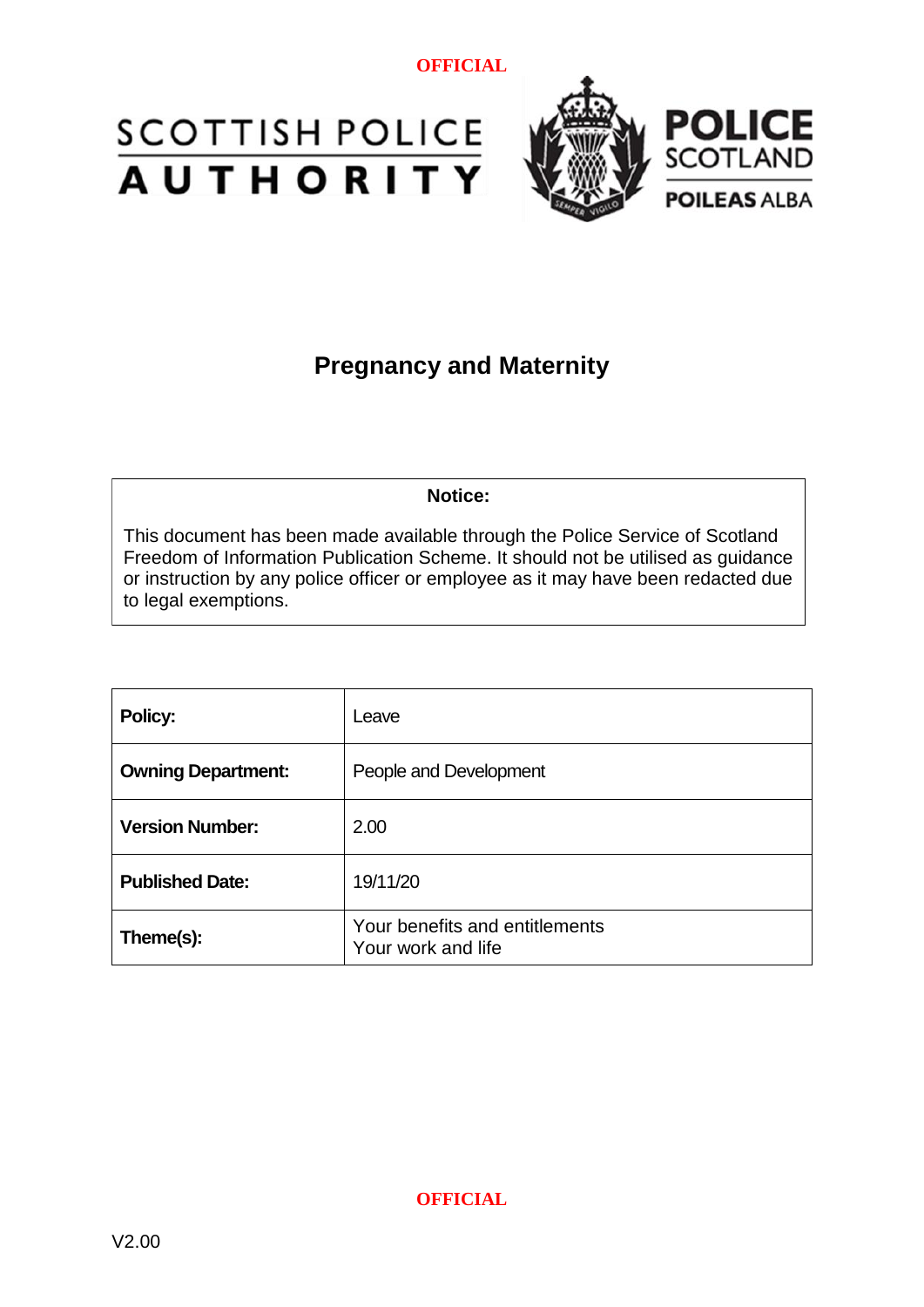### **Compliance Record**

| <b>Equality Impact Assessment: Date Completed/Reviewed:</b> | 08/10/20 |
|-------------------------------------------------------------|----------|
| <b>Information Management Compliant:</b>                    | Yes      |
| <b>Health and Safety Compliant:</b>                         | Yes      |
| <b>Publication Scheme Compliant:</b>                        | Yes      |

### **Version Control Table**

| <b>Version</b> | <b>History of Amendments</b>                                                             | <b>Date</b> |
|----------------|------------------------------------------------------------------------------------------|-------------|
| 1.00           | Initial approved version                                                                 | 01/04/19    |
| 2.00           | Eligibility to claim TOIL for KIT days changed for<br>officers to reflect PNB agreement. | 19/11/20    |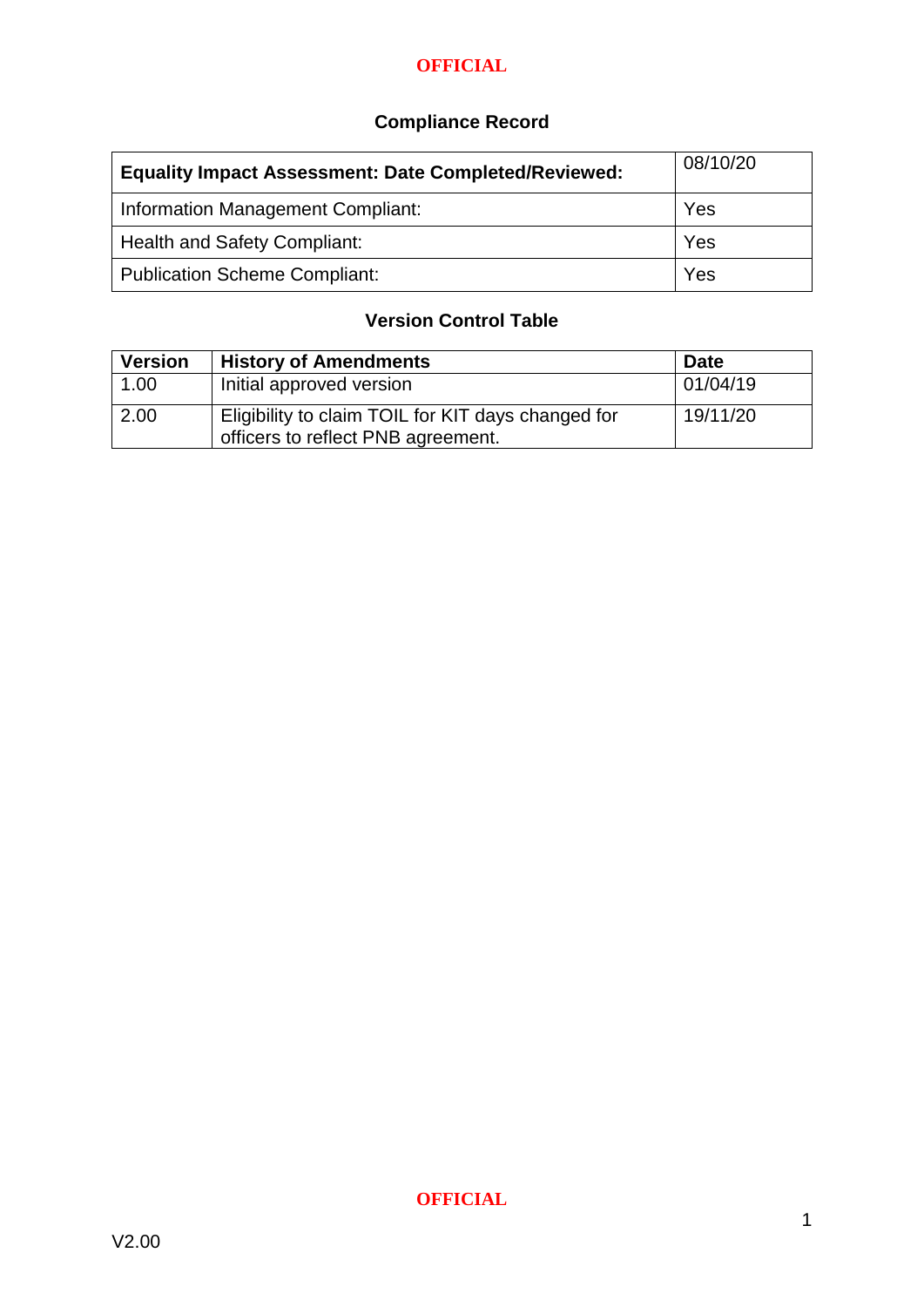### **Contents**

## Appendices

| Appendix A | <b>Additional Maternity Rights</b>                 |
|------------|----------------------------------------------------|
| Appendix B | Further Information and Support                    |
| Appendix C | Guidance for Mothers and Managers on Breastfeeding |
| Appendix D | <b>Managers To Do List</b>                         |
| Appendix E | Process Map                                        |
| Appendix F | <b>Team Members To Do List</b>                     |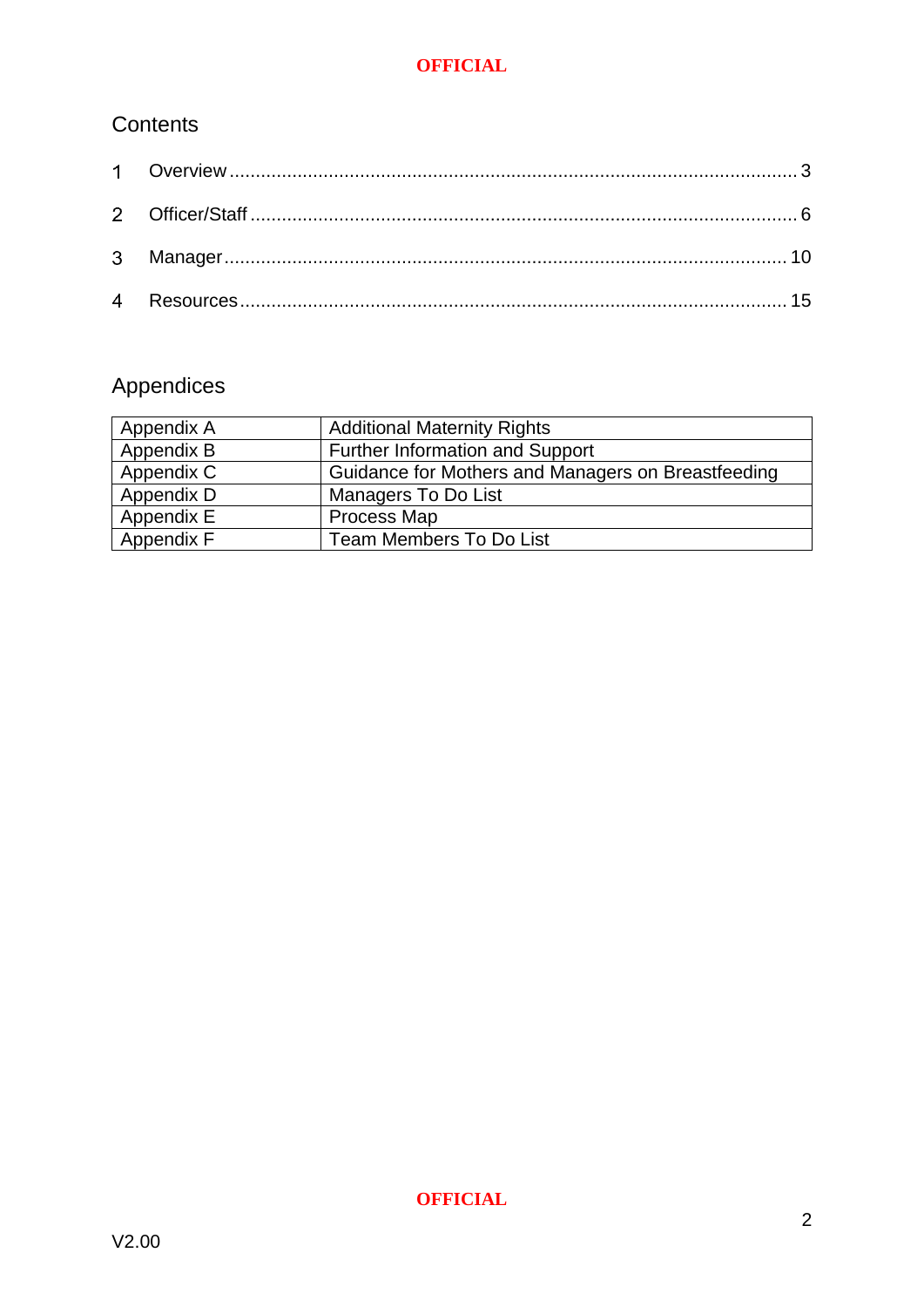#### <span id="page-3-0"></span> $\mathbf 1$ **Overview**

#### **1.1 What is this about?**

1.1.1 When having a baby, new and expectant mothers are entitled to certain maternity benefits and are protected by additional maternity rights. The following provides information about maternity leave and pay and what support is available before, during and after the maternity leave period.

#### **1.2 Who is this for?**

1.2.1 This is for all officers, authority/police staff and managers.

#### **1.3 Key information**

- Maternity leave is available when taking time off to have a baby (refer to table – maternity leave).
- Depending on length of service there may be an entitlement to maternity allowance or maternity pay (refer to table – maternity allowance or pay).
- The health, safety and wellbeing of new and expectant mothers is important to us, therefore it is important that the manager is told of the pregnancy as early as possible.
- The manager will complete a risk assessment and then review it to identify any risks before, during and after the maternity leave period.
- We will have to consider some changes in the workplace if any risks are identified.
- There is an entitlement to reasonable paid time off for antenatal care e.g. examinations, appointments, antenatal or relaxation classes etc.
- A letter will be issued outlining entitlements and other important information.
- If the full entitlement to maternity leave and 'statutory maternity pay' (SMP) has not been used, it may be possible to transfer the balance as Shared Parental Leave, to a spouse, partner or biological father of the child.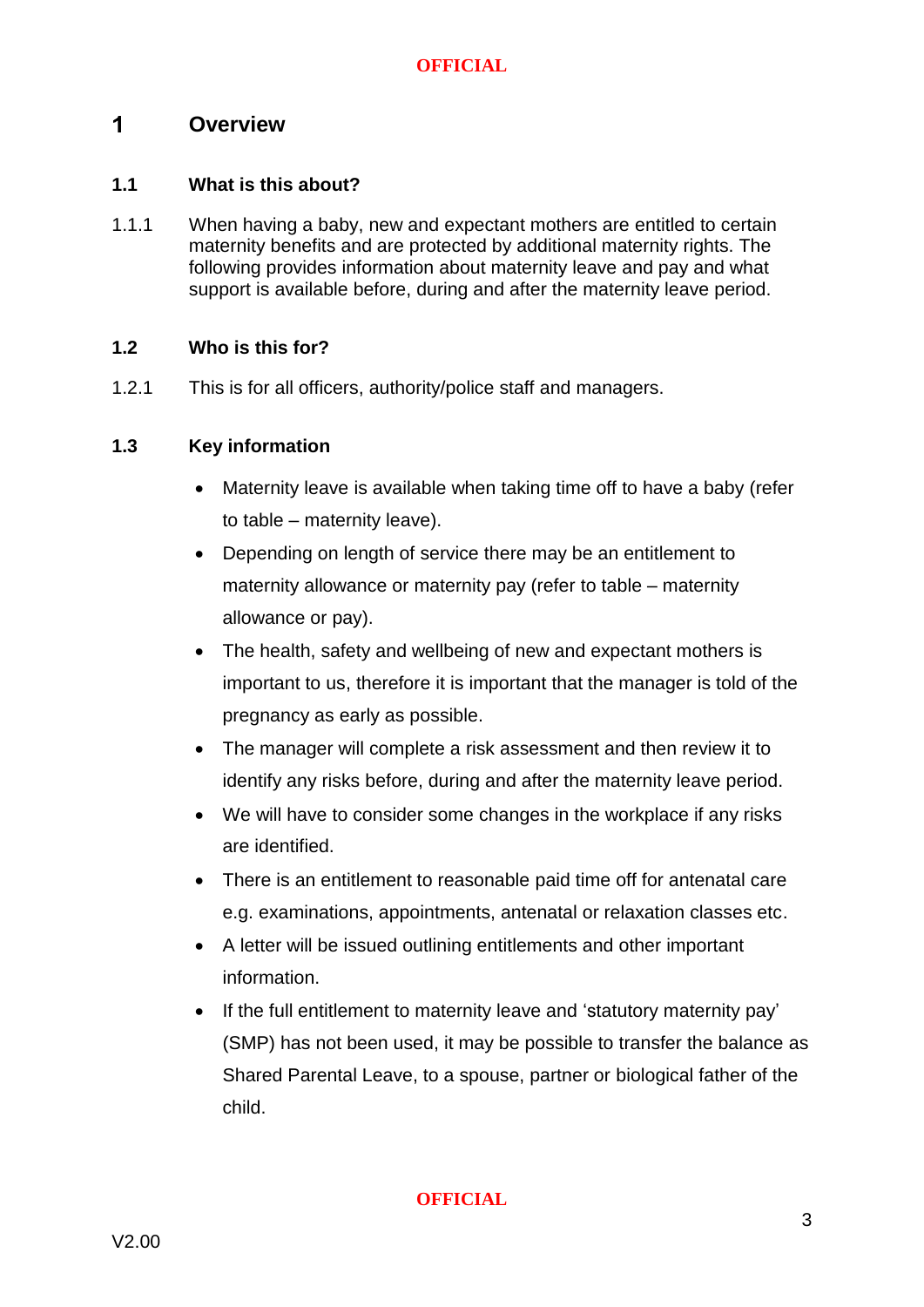### **1.4 Maternity leave**

1.4.1 There is no need to take the full entitlement to leave but at least two weeks' leave after the baby is born is mandatory.

| <b>Maternity Leave</b>                                                 | <b>Officers</b>                                                                     | <b>Staff</b>                                                                              |
|------------------------------------------------------------------------|-------------------------------------------------------------------------------------|-------------------------------------------------------------------------------------------|
| How much am I<br>entitled to?                                          | Up to 15 months                                                                     | Up to 52 weeks                                                                            |
| When can it start?                                                     | Up to six months before the<br>Expected Week of Childbirth (EWC)                    | Up to 11 weeks before EWC                                                                 |
| When will it start?                                                    | On the requested start date or the<br>day the baby is born, whichever is<br>earlier | On the requested start date or the<br>day after the baby is born,<br>whichever is earlier |
| No later than 12 months after the<br>When does it end?<br>baby is born |                                                                                     | No later than 52 weeks after the<br>start date                                            |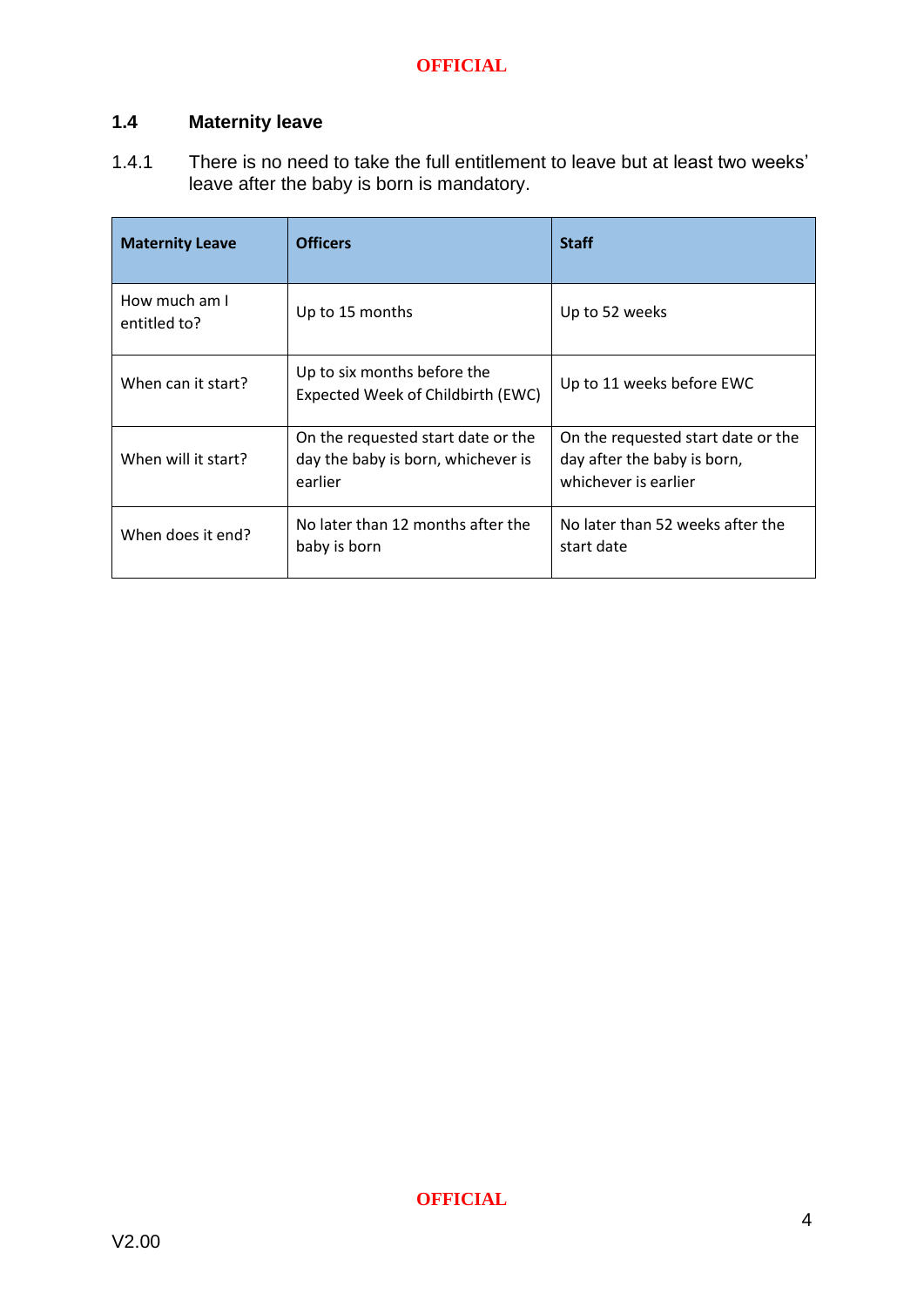#### **1.5 Maternity allowance or pay**

1.5.1 There may be an entitlement to maternity allowance or pay depending on length of service. When eligible for SMP and 'occupational maternity pay' (OMP) only the higher of the two is paid. SMP is paid for up to 39 weeks and the current rate can be found on GOV.UK.

| <b>Length of Service</b>                                                                                                    | <b>Entitlement</b>                                                                                        |                                                                                                                                                                                                                                                                                                                                                                           |
|-----------------------------------------------------------------------------------------------------------------------------|-----------------------------------------------------------------------------------------------------------|---------------------------------------------------------------------------------------------------------------------------------------------------------------------------------------------------------------------------------------------------------------------------------------------------------------------------------------------------------------------------|
| Less than 26 weeks                                                                                                          | Maternity Allowance (paid directly by Jobcentre Plus) which starts on the<br>same day as maternity leave. |                                                                                                                                                                                                                                                                                                                                                                           |
| More than 26 weeks<br>by the 'qualifying<br>week' (the 15 <sup>th</sup> week<br>before the expected<br>week of childbirth). | <b>Officers</b>                                                                                           | SMP is 90% of your average weekly earnings for the first<br>six weeks followed by 33 weeks at the lower rate of SMP<br>(or 90% of your average earnings, whichever is lower).                                                                                                                                                                                             |
|                                                                                                                             | Authority/<br><b>Police Staff</b>                                                                         | OMP is 90% of your average weekly earnings for the first<br>six weeks followed by 20 weeks at half pay plus the lower<br>rate of SMP followed by 13 weeks at the lower rate of<br>SMP.                                                                                                                                                                                    |
|                                                                                                                             |                                                                                                           | Note: After receiving 90% of your average weekly<br>earnings for the first six weeks you also have the option<br>to spread the remaining entitlement: 20 weeks at half<br>pay plus the lower rate of SMP, followed by 13 weeks at<br>the lower rate of SMP. Or, you could choose 33 weeks at<br>25% pay plus the lower rate of SMP followed by seven<br>weeks at 25% pay. |
| More than 63 weeks                                                                                                          | Officers                                                                                                  | OMP can be paid as either 18 weeks' full pay or 13<br>weeks' full pay followed by 10 weeks' half pay. There<br>may also be an entitlement to SMP at the lower rate<br>following OMP.<br>Note: If an officer does not return to work following<br>maternity leave, for at least one month, they will be                                                                    |
|                                                                                                                             |                                                                                                           | required to reimburse the difference between OMP and<br>SMP.                                                                                                                                                                                                                                                                                                              |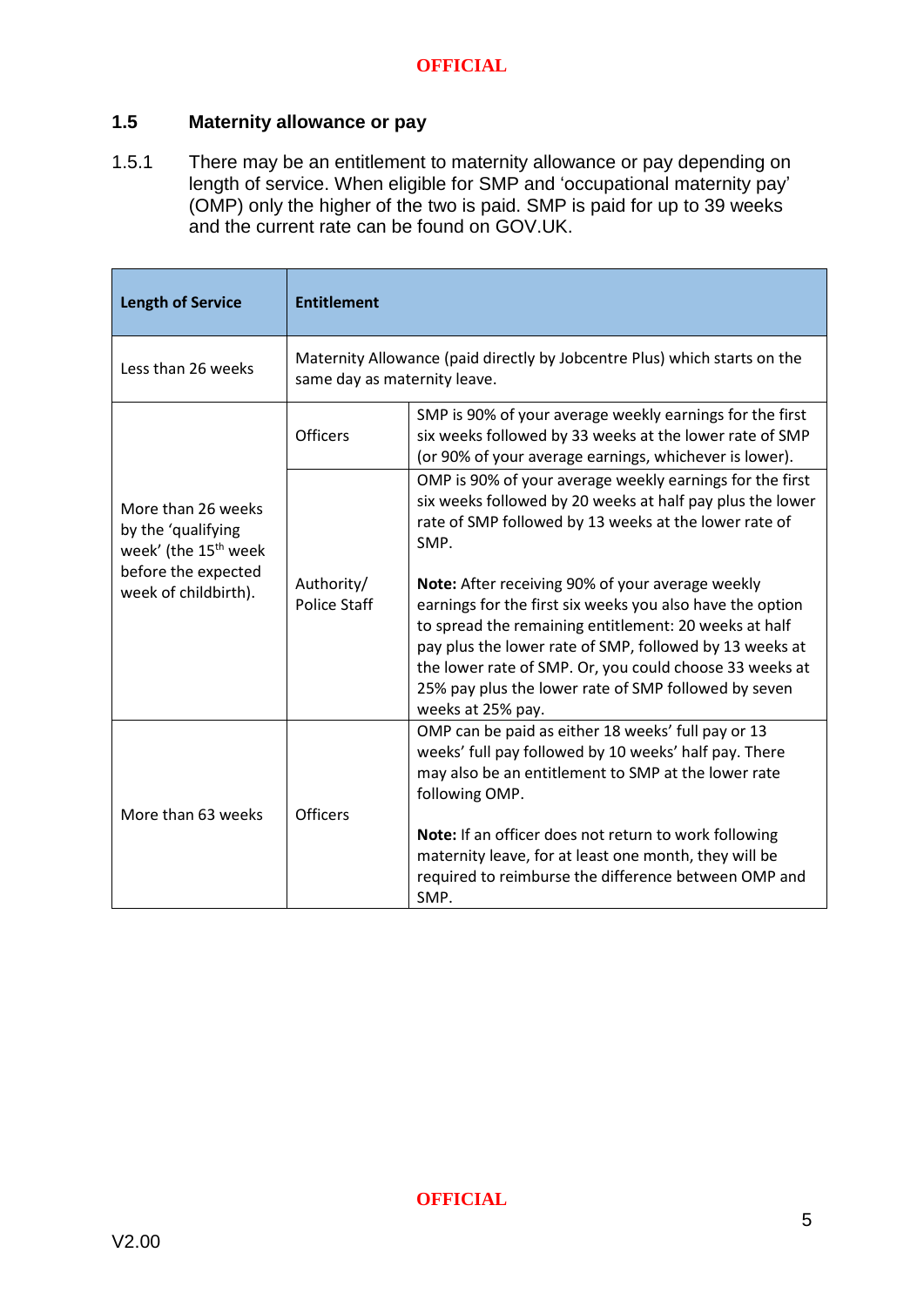#### <span id="page-6-0"></span> $2<sup>1</sup>$ **Officer/Staff**

#### **2.1 What you need to do:**

- Tell your manager that you are pregnant.
- Highlight any pregnancy or health related concerns or issues to your manager as part of the risk assessment.
- Let us know about any time off you need for antenatal appointments.
- Tell us when you want your maternity leave (and pay) to start and end.
- Let us know if you want to change the maternity leave period or if the baby is born early.
- Tell us when the baby is actually born (officers only).
- Keep in contact when on maternity leave and tell us if you want to work a 'keeping in touch' (KIT) day.
- Read the 'Team Members To Do List' which tells you everything that you need to know (and do):
	- When pregnant and before maternity leave
	- During maternity leave
	- Before returning to work

#### **2.2 Notification of pregnancy**

2.2.1 Although there is no legal requirement to tell us immediately, you should tell your manager as early as possible so that a risk assessment can be completed and any necessary adjustments or support can be put in place.

#### **2.3 Risk assessments**

2.3.1 We have a duty of care to make sure the health, safety and wellbeing of you and the unborn baby are protected while at work. You should refer to New or Expectant Mother – Risk Assessment Guidance to help identify some of the hazards and control measures that may need to be considered. Tell us of any risks that you are aware of that could inform the assessment.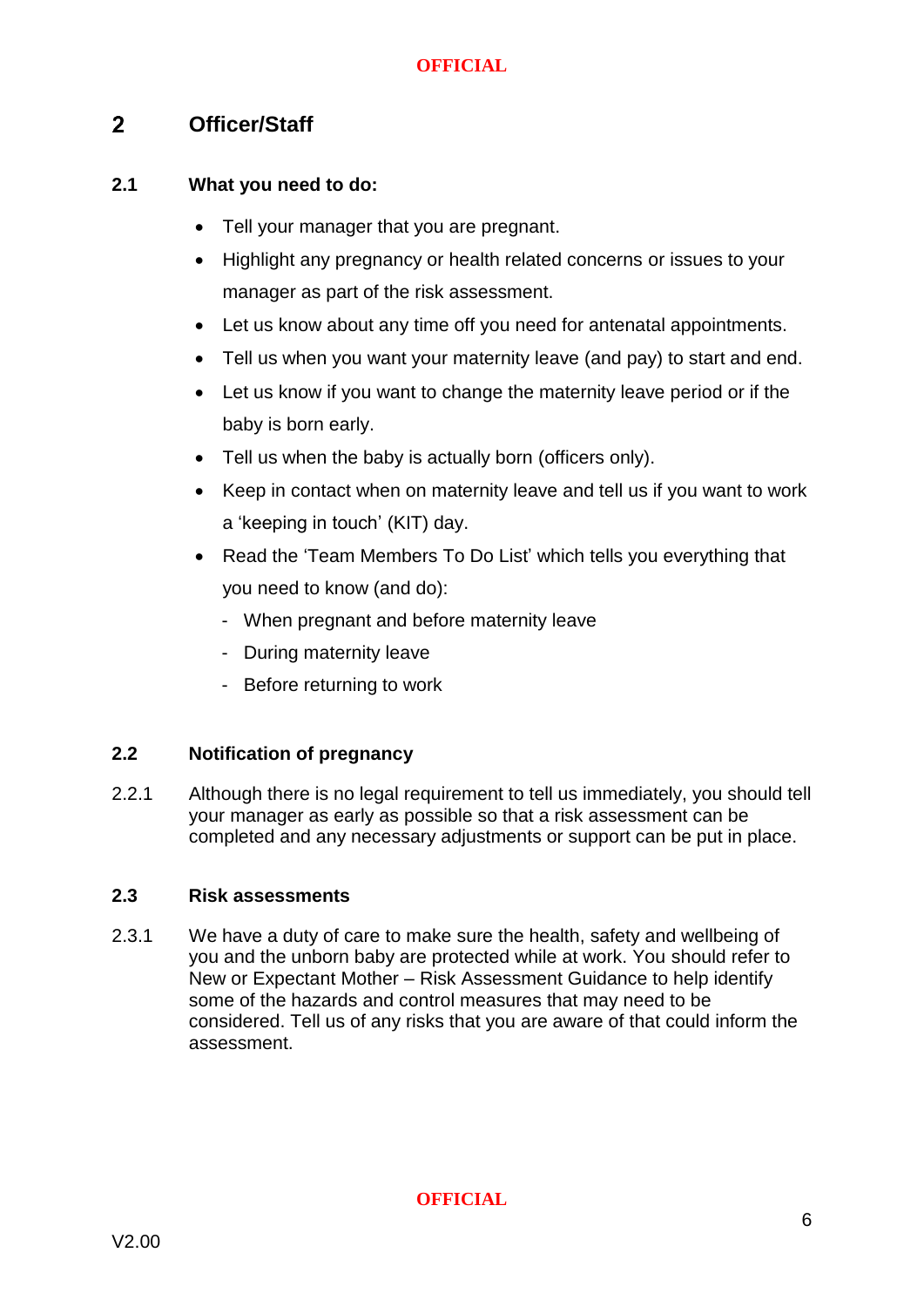2.3.2 The New and Expectant Mother Risk Assessment should be reviewed at different stages throughout your pregnancy, to consider your changing physical condition and any new advice from your doctor or midwife.

#### **2.4 Role adjustment**

2.4.1 Where health risks are identified but cannot be reduced to a reasonable extent your manager will consult with you about how best to control these risks. You may be asked to think about altering your role, working conditions or hours. If none of these options are practical your manager may have to try and identify a suitable alternative role, which they would talk over with you.

#### **2.5 Time off for antenatal care**

- 2.5.1 You should try to arrange appointments at the beginning or end of the working day wherever possible.
- 2.5.2 After you have attended the first appointment, you may be asked to provide details of any scheduled meetings, so that your manager can record the time off you need.
- 2.5.3 Your partner is entitled to take unpaid time off work to attend up to two antenatal appointments with you. Time off is capped at six and a half hours for each appointment for officers and capped at the number of hours for a standard working day for authority/police staff.

#### **2.6 Applying for maternity leave**

- 2.6.1 You need to complete Application for Adoption or Maternity Leave Form (089-002) no later than the end of the 15<sup>th</sup> week before the 'expected week of childbirth' (EWC).
- 2.6.2 You have to send in a copy of the MATB1 certificate with the form to provide proof of your pregnancy. The MATB1 certificate is normally issued by the doctor or midwife 20 weeks before your due date.
- 2.6.3 Remember and tell us if there are any changes to the requested start or end date.

#### **2.7 Changing maternity leave start date**

- 2.7.1 If you want to change when your maternity leave starts you have to tell your manager (by letter or email), giving the following notice:
	- **officers** 21 calendar days
	- **authority/police staff** 28 calendar days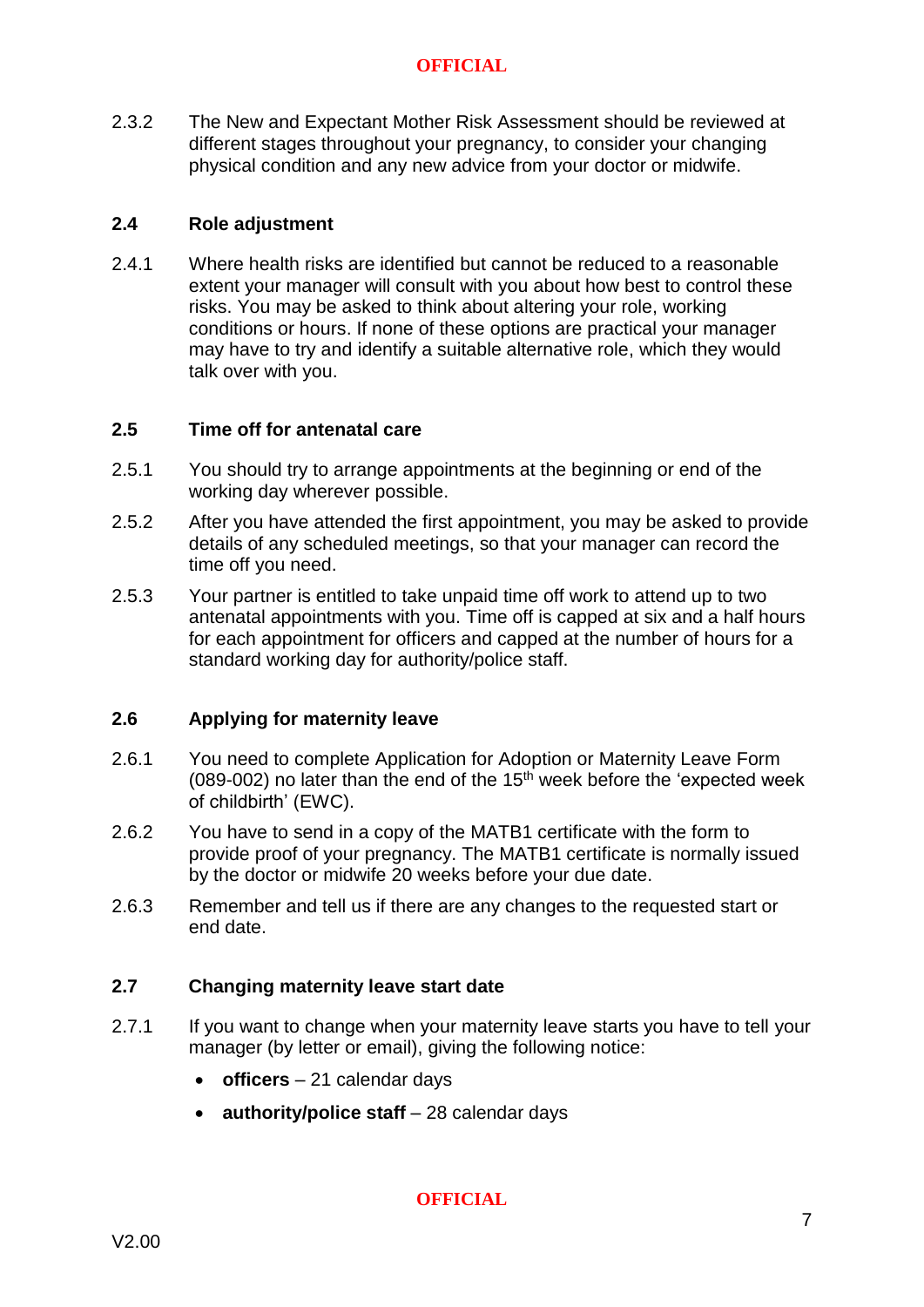#### **2.8 Sickness prior to maternity leave (authority/police staff only)**

2.8.1 If you are off work for a pregnancy related reason and the absence falls or continues beyond the fourth week before the EWC, your maternity leave and pay will automatically start the following day.

#### **2.9 Baby born early**

- 2.9.1 You need to tell your manager if the baby is born early and before the maternity period has started as the birth date can affect entitlement to 'statutory maternity pay' (SMP) and maternity leave.
- 2.9.2 **Officer** SMP and maternity leave will start from the day the baby is born. 'Occupational maternity pay' (OMP) will start from the original date requested on Application for Adoption or Maternity Leave Form (089-002).
- 2.9.3 **Authority/police staff** OMP and maternity leave will start from the day after the baby is born. If you have not told us how you would like OMP to be paid then it will be paid at 90% of your average weekly earnings for the first six weeks followed by 20 weeks at half pay plus the lower rate of SMP, followed by 13 weeks at the lower rate of SMP.

#### **2.10 Notification of birth (officers only)**

2.10.1 You need to let your manager know when you have had the baby so that your Dependents tab can be updated on SCoPE.

#### **2.11 Maintaining contact on maternity leave**

2.11.1 While you are on maternity leave you can keep up to date with what is happening at work including job vacancies, other important developments or training events. Discuss with your manager the types of things you would like to be told about and the best way to do this.

#### **2.12 Keeping in touch (KIT) days**

- 2.12.1 You can request to work up to 10 KIT days without it affecting your entitlement to maternity pay and leave.
- 2.12.2 KIT days must be mutually agreed between you and your manager and should be for a meaningful purpose such as:
	- for an approved training course;
	- to attend a team meeting; or
	- carrying out work that would assist your return to work at the end of the maternity period.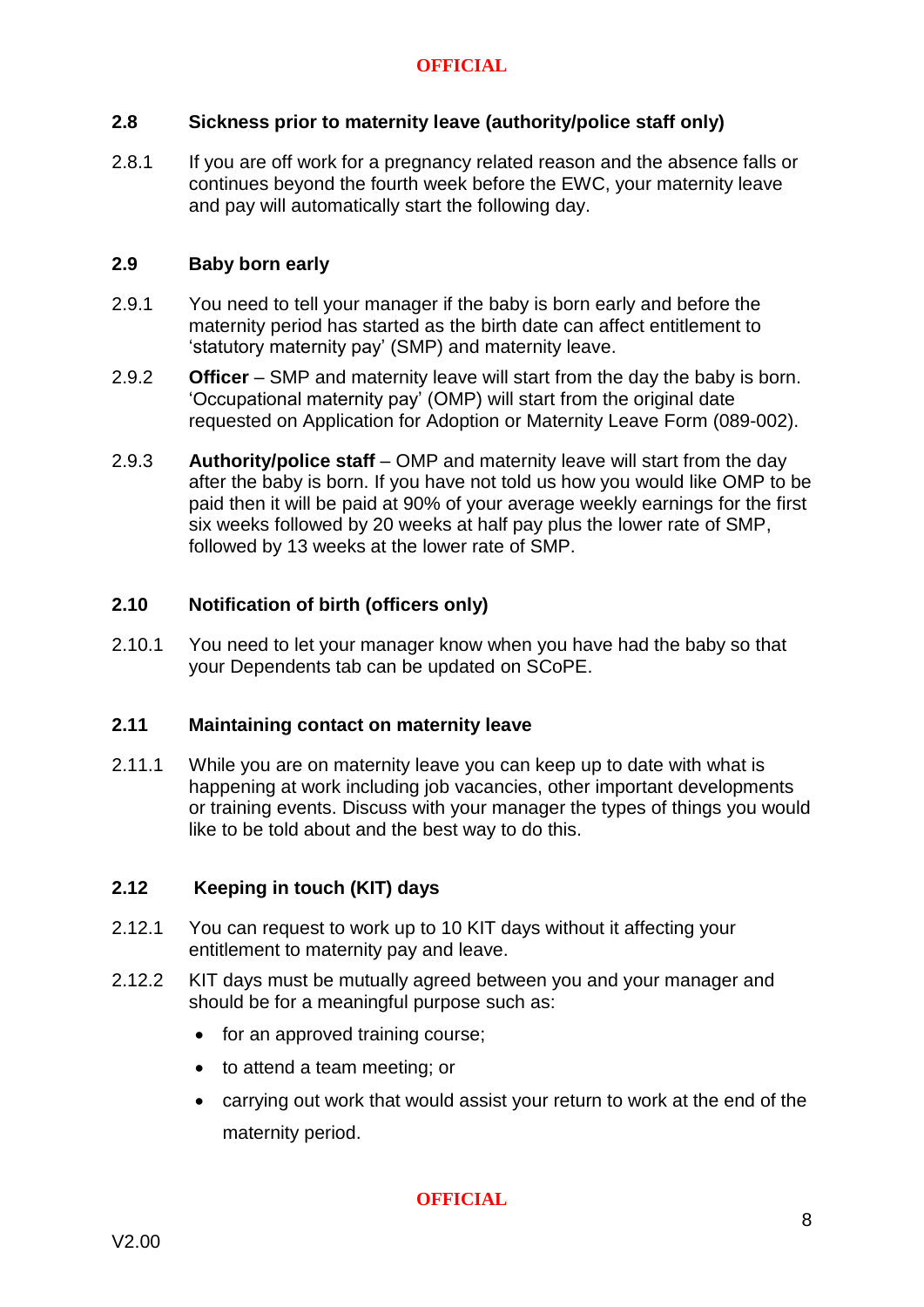- 2.12.3 If you work a KIT day you have to complete KIT or SPLIT Days Form [\(089-](https://spi.spnet.local/policescotland/guidance/Force%20Forms/Forms/PS-Number.aspx?Paged=TRUE&p_GroupCol1=8_All%20Police%20Scotland%20Forms%20Beginning%20With%20Reference%20%27045%27&RootFolder=%2fpolicescotland%2fguidance%2fForce%20Forms%2fPolice%2dScotland&PageFirstRow=31&&View=%7b7D5061C2-19F5-4B91-B178-C5FBD8CA7E42%7d) [006\)](https://spi.spnet.local/policescotland/guidance/Force%20Forms/Forms/PS-Number.aspx?Paged=TRUE&p_GroupCol1=8_All%20Police%20Scotland%20Forms%20Beginning%20With%20Reference%20%27045%27&RootFolder=%2fpolicescotland%2fguidance%2fForce%20Forms%2fPolice%2dScotland&PageFirstRow=31&&View=%7b7D5061C2-19F5-4B91-B178-C5FBD8CA7E42%7d) to claim payment for any hours worked. There is also the option to claim TOIL (officers must use TOIL within three months from the date they return to work). Any requests for TOIL should be submitted using SCoPE.
- 2.12.4 **Authority/police staff** will receive the hourly rate of pay for the hours actually worked (plus any entitlement to SMP, up to the equivalent of a days' pay).

#### **2.13 Returning to work**

- 2.13.1 If you want to change when your maternity leave ends you have to write to your manager (or email) giving the following notice:
	- **officers** 21 calendar days
	- **authority/police staff** 8 weeks
- 2.13.2 If the correct notice is not given your return to work date may be delayed. Your manager may accept less notice where they are satisfied that it is not reasonably practicable for you to provide the required notice.
- 2.13.3 Annual leave does not have to be taken in full prior to returning to work. You may want to think about using some of it to support a phased return.
- 2.13.4 It is important that you plan for your return to work. Your manager should be able to help you with this.
- 2.13.5 Discuss any health related issues or factors that need to be considered to help your return to the workplace. This could include arrangements for breastfeeding (refer to Guidance for Mothers and Managers on Breastfeeding) or flexible working, etc.
- 2.13.6 You should think about any refresher training or support you may need and talk it over with your manager.

#### **2.14 Not returning to work**

2.14.1 If you decide not to return to work you will need to give the correct notice of your resignation.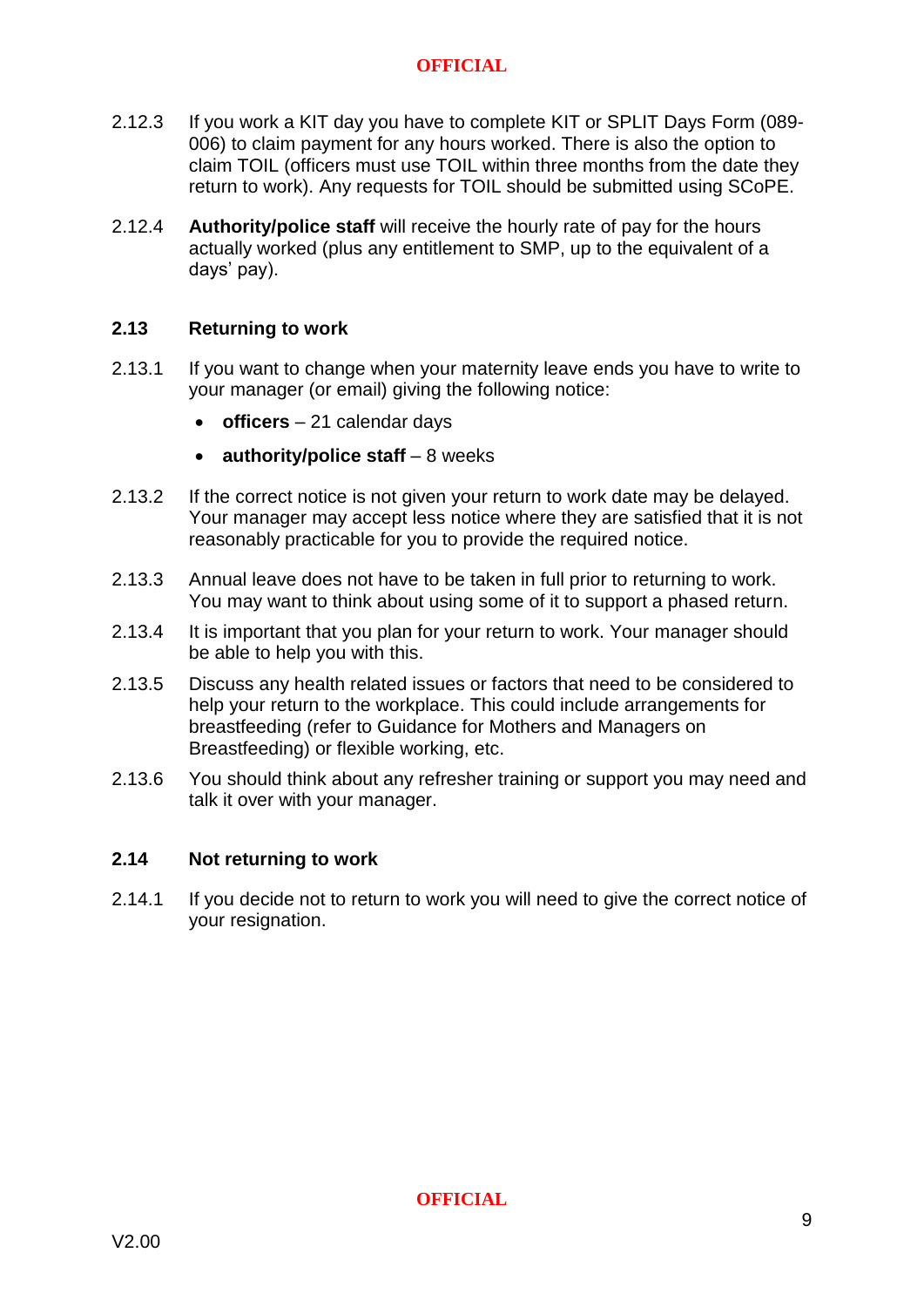#### <span id="page-10-0"></span> $3<sup>1</sup>$ **Manager**

#### **3.1 What you need to do:**

- As soon as you are told about the pregnancy, ask the team member what support they need from you.
- Arrange a suitable time to complete a risk assessment.
- Take into account requests for antenatal appointments and make sure the team member is able to be released from duty.
- Discuss and agree the amount of contact during maternity leave.
- Agree when accrued annual leave and public holidays will be taken.
- Notify SCoPE National Employees Moves Team of the birth.
- Consider any requests for 'keeping in touch' (KIT) days.
- Arrange refresher training.
- Read the 'Managers To Do List' which tells you everything that you need to know (and do):
	- When notified of a pregnancy
	- During maternity leave
	- Before the team member returns to work

#### **3.2 Notification of pregnancy and providing support**

- 3.2.1 When you are told about the pregnancy you should ask the team member, what support, if any, they need from you. The support you can offer could be as simple as just listening to any concerns they have.
- 3.2.2 It may be talking over what type of leave they are entitled to or trying to work around any time off they need for appointments.
- 3.2.3 You have to arrange a suitable time to meet up and go through the risk assessment.

#### **3.3 Risk assessments**

3.3.1 You have to take account of risks to new and expectant mothers before, during and after the maternity leave period.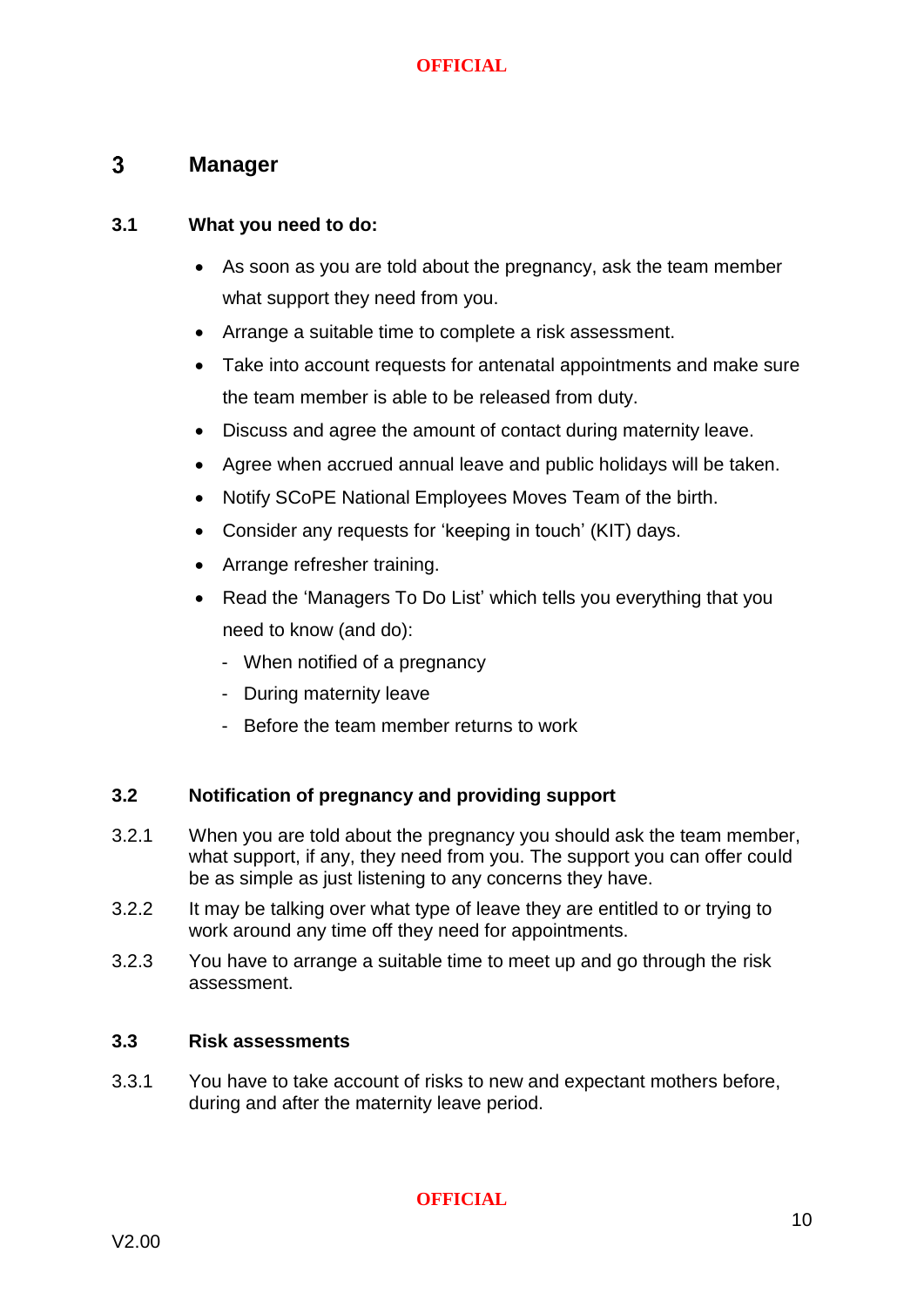- 3.3.2 You should refer to the New or Expectant Mother Risk Assessment Guidance to help identify some of the hazards and control measures that might need to be considered.
- 3.3.3 Ask the team member if they are aware of any potential risks that you need to consider as part of the assessment. This could be advice or information provided by their doctor or midwife.
- 3.3.4 You should complete the New and Expectant Mother Risk Assessment and update it with any pregnancy related risks.
- 3.3.5 You need to review the risk assessment throughout the pregnancy and consider their changing physical condition.
- 3.3.6 If you identify health risks that cannot be reduced to a reasonable extent you might have to consider altering their role, working conditions or hours, or find a suitable alternative role.
- 3.3.7 Talk over and agree any proposed adjustments with the team member.
- 3.3.8 You also need to carry out risk assessments for any training courses, court attendance or KIT days.
- 3.3.9 Review the risk assessment on the team member's return to work and take into account any requirements for breastfeeding (refer to Guidance for Mothers and Managers on Breastfeeding).

#### **3.4 Antenatal appointments**

- 3.4.1 Encourage the team member to arrange appointments at the beginning or end of the working day, where possible.
- 3.4.2 You need to take into account requests and make sure the team member can be released from duty to attend antenatal appointments.
- 3.4.3 You should record any time off on SCoPE in the duty roster.

#### **3.5 Application form**

- 3.5.1 When you receive Application for Adoption or Maternity Leave Form (089- 002) make sure it is has been completed correctly.
- 3.5.2 After approving the maternity leave period you should forward the completed form and a copy of the MATB1 certificate to People Direct as soon as possible.

#### **3.6 Change of leave start date**

3.6.1 The team member has to give you the following notice if they wish to change when their maternity leave is to start: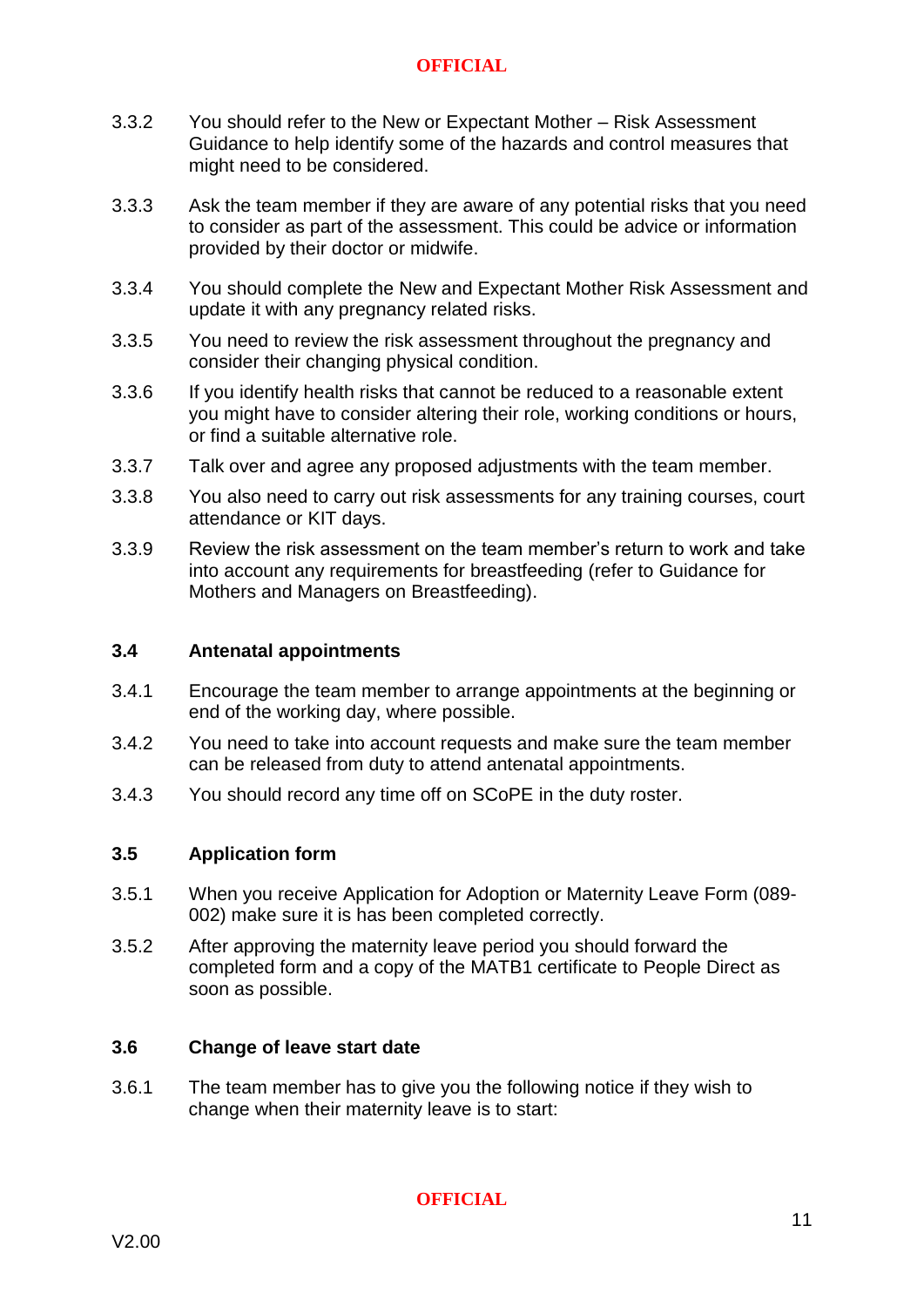- **officers** 21 calendar days
- **authority/police staff** 28 calendar days
- 3.6.2 You can accept less notice if you believe it was not practical for the team member to provide the required notice. You have to forward any requests to change the leave start date on to People Direct.

#### **3.7 Agree maternity leave contact**

- 3.7.1 Before the team member starts their maternity leave you should discuss and agree how much contact they want during the maternity leave period. Leave Contact Form (089-010) should be used to record what you have agreed.
- 3.7.2 You should also agree which form(s) of contact would be best e.g. phone, email, letter, a visit to the workplace, or other ways.
- 3.7.3 Keep the team member up to date with what is happening at work including job vacancies, other important developments or training events which could be included as part of KIT days.

#### **3.8 Annual leave and public holidays**

- 3.8.1 Annual leave entitlement for the current leave year should normally be taken before the start of the maternity leave period.
- 3.8.2 Annual leave and public holidays will continue to accrue through the full maternity leave period and can be taken when the team member returns to work or after their maternity leave has ended.

#### **3.9 Sick absence**

- 3.9.1 You need to contact People Direct to report any pregnancy related absences that fall or continue beyond the beginning of the fourth week before the Expected Week of Childbirth (EWC), as it could affect entitlement to Statutory Maternity Pay (SMP) and maternity leave.
- 3.9.2 The normal absence reporting procedures should be followed.

#### **3.10 Baby born early**

- 3.10.1 You need to contact People Direct to report when the baby is born early and before the maternity period has started.
- 3.10.2 The birth date can affect entitlement to SMP and maternity leave.

#### **3.11 Notification of birth (officers only)**

**OFFICIAL** 3.11.1 You need to notify the SCoPE National Employee Moves (SNEM) Team of the birth so that the team member's Dependents tab on SCoPE can be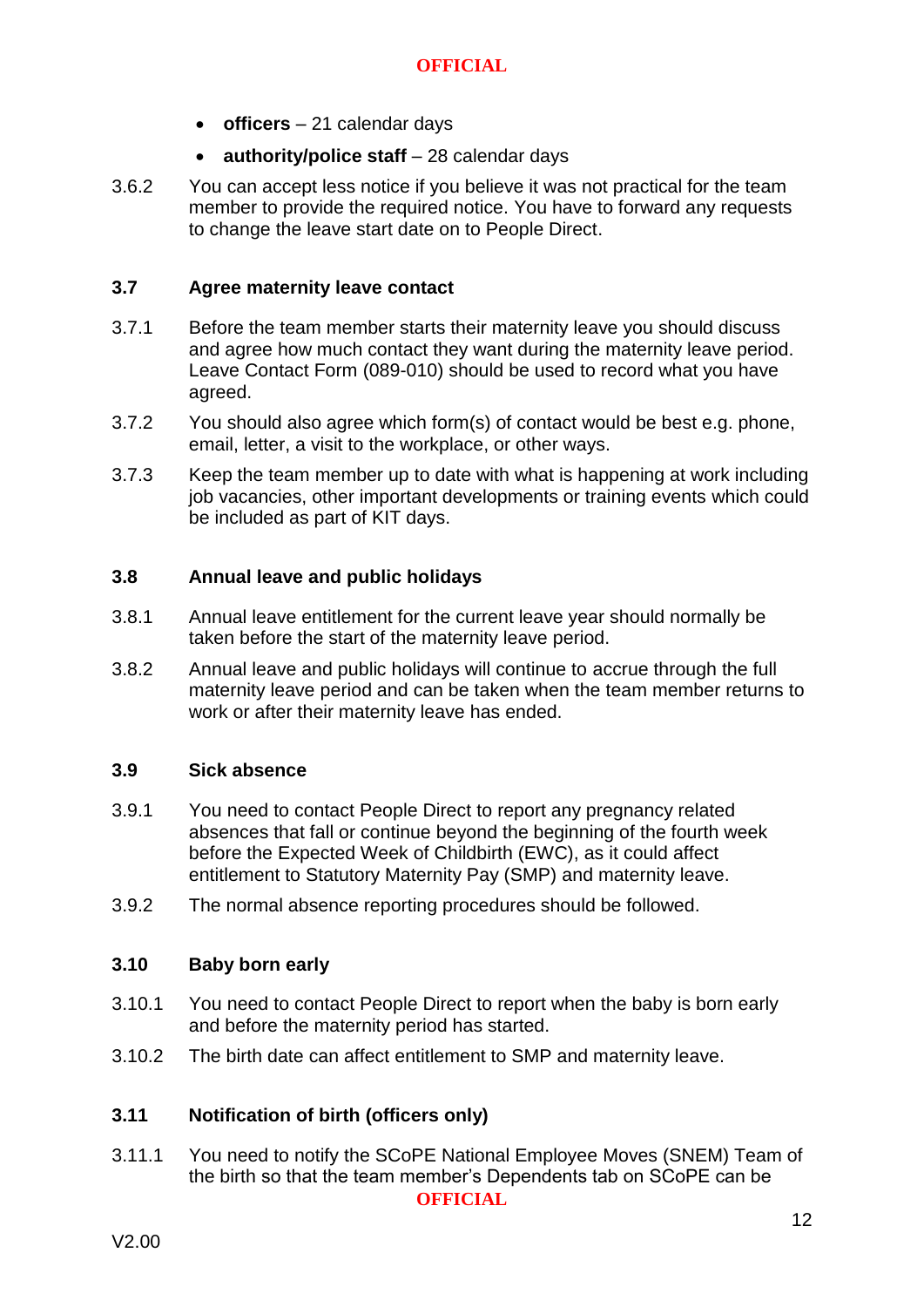updated. This can be done by [email.](mailto:SCoPENationalEmployeeMoves@scotland.pnn.police.uk)

#### **3.12 KIT days**

- 3.12.1 The team member can request to work up to 10 KIT days without losing their entitlement to maternity pay and leave.
- 3.12.2 If you agree to a KIT day it should be for a meaningful purpose such as:
	- an approved training course;
	- to attend a team meeting; or
	- carrying out work that would help the team member's return to work.
- 3.12.3 Requests should not be unreasonably refused as they can be of great benefit to both the team member and the organisation. If you do not agree to a KIT day request you must explain the reason for this to the team member.
- 3.12.4 KIT days should be added to the team member's duty roster on SCoPE and must be updated if there are any changes to the date requested.
- 3.12.5 You should approve and forward KIT or SPLIT Days Form [\(089-006\)](https://spi.spnet.local/policescotland/guidance/Force%20Forms/Forms/PS-Number.aspx?Paged=TRUE&p_GroupCol1=8_All%20Police%20Scotland%20Forms%20Beginning%20With%20Reference%20%27045%27&RootFolder=%2fpolicescotland%2fguidance%2fForce%20Forms%2fPolice%2dScotland&PageFirstRow=31&&View=%7b7D5061C2-19F5-4B91-B178-C5FBD8CA7E42%7d) to [People Direct](https://spi.spnet.local/policescotland/applications/Pages/People-Direct.aspx?refer=QuickLogo) to arrange payment.
- 3.12.6 The team member also has the option to claim TOIL for any hours worked. They would have to submit the claim for TOIL using SCoPE for you to approve.

#### **3.13 Change of intended return to work date**

- 3.13.1 If the team member wants to return to work before the end of their requested leave period they have to give you the following notice:
	- **officers** 21 calendar days
	- **authority/police staff** 8 weeks
- 3.13.2 If the correct notice is not given the return to work date may be delayed. You may accept less notice if you are satisfied that it is not reasonably practicable for the team member to provide the required notice. You have to forward any requests to change the return to work date on to People Direct.

#### **3.14 Returning to work**

3.14.1 The team member has the right to return to the same role if the total leave taken is less than 26 weeks. In exceptional circumstances where this is not possible you should consult with senior management and [People Direct](https://spi.spnet.local/policescotland/applications/Pages/People-Direct.aspx?refer=QuickLogo) to review the available options, before discussing it with the team member.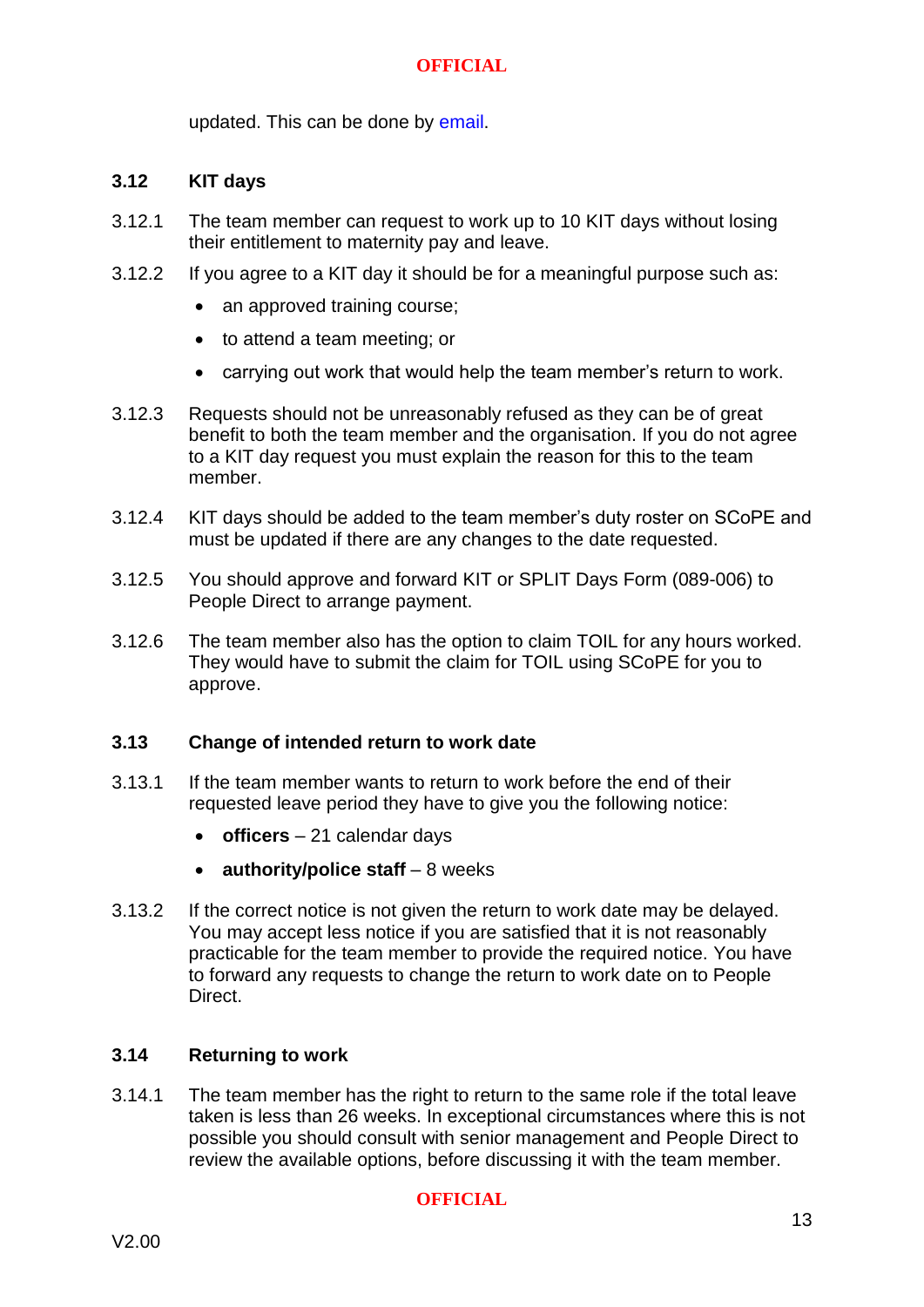- 3.14.2 You should arrange a meeting with the team member to discuss any support they may need, or any health related issues or factors that need to be considered to help their return to work. This could include arrangements for breastfeeding (refer to Guidance for Mothers and Managers on Breastfeeding) or flexible working etc.
- 3.14.3 You may also want to talk about some refresher training or new Officer Safety Training (OST) or Personal Protective Equipment (PPE) Training, if required. Tell them about any changes to working procedures and provide any relevant updates that they should be aware of.
- 3.14.4 Schedule further one to ones to make sure they receive any required support in the early weeks after returning to work.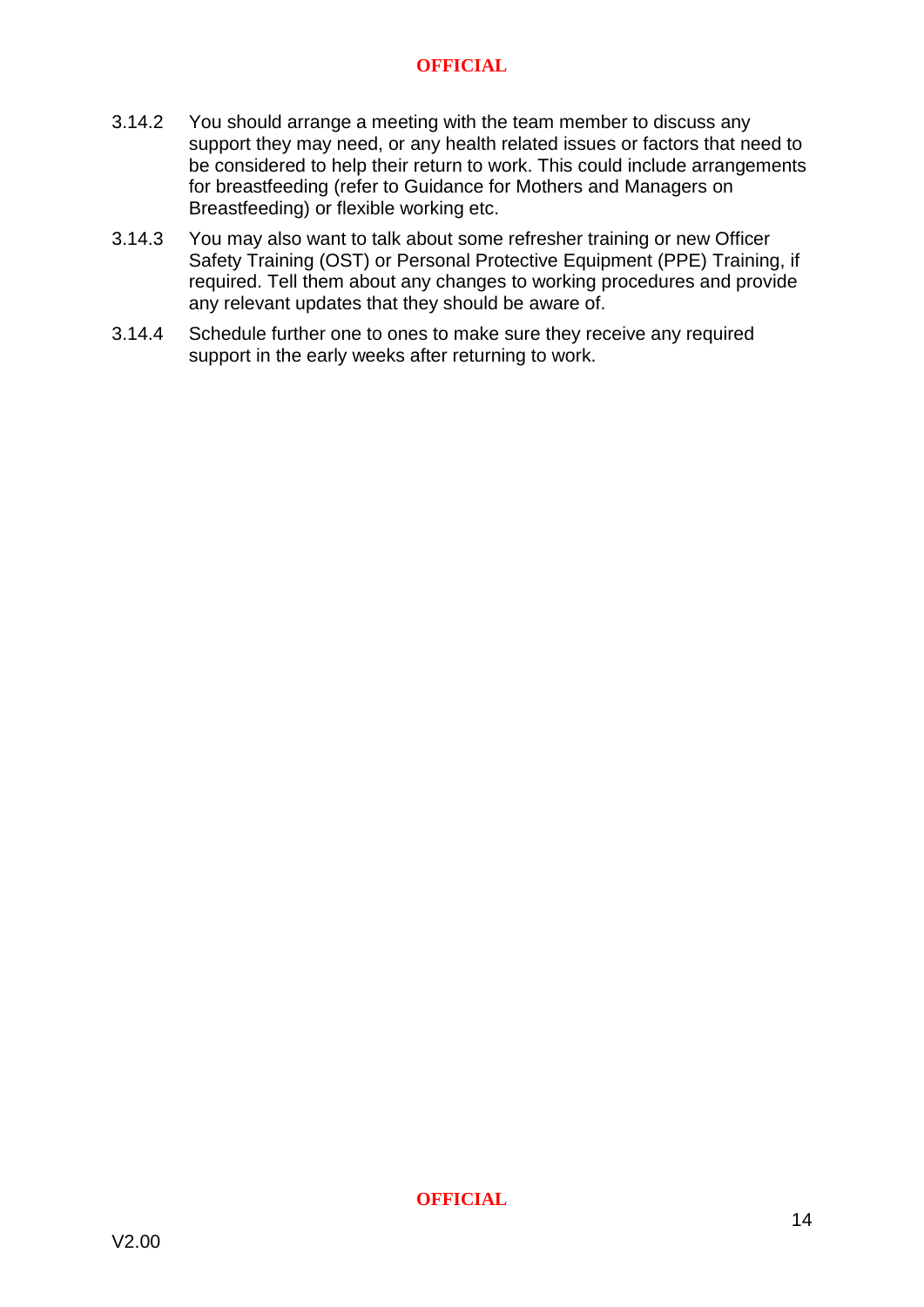#### <span id="page-15-0"></span> $\overline{\mathbf{A}}$ **Resources**

#### **Forms**

- Application for Adoption or Maternity Leave Form [\(089-002\)](https://spi.spnet.local/policescotland/guidance/_layouts/DocIdRedir.aspx?ID=PSOS-255-17917)
- Claim for Attendance at Court Form [\(089-008\)](https://spi.spnet.local/policescotland/guidance/_layouts/DocIdRedir.aspx?ID=PSOS-255-17933)
- KIT or SPLIT Days Form [\(089-006\)](https://spi.spnet.local/policescotland/guidance/Force%20Forms/Forms/PS-Number.aspx?Paged=TRUE&p_GroupCol1=8_All%20Police%20Scotland%20Forms%20Beginning%20With%20Reference%20%27045%27&RootFolder=%2fpolicescotland%2fguidance%2fForce%20Forms%2fPolice%2dScotland&PageFirstRow=31&&View=%7b7D5061C2-19F5-4B91-B178-C5FBD8CA7E42%7d)
- Leave Contact Form (089-009)

#### **How to Guides**

- Managers To Do List
- Team Members To Do List

#### **Reference Documents**

- Additional Maternity Rights
- Further Information and Support
- Guidance for Mothers and Managers on Breastfeeding

#### **Related Procedures**

- Adoption/Maternity Support Leave
- Allowances and Expenses (Officers)
- Attendance Management
- Fertility Treatment
- Shared Parental Leave
- Special Leave
- Surrogacy

#### **Useful Links**

- GOV.UK
- NHS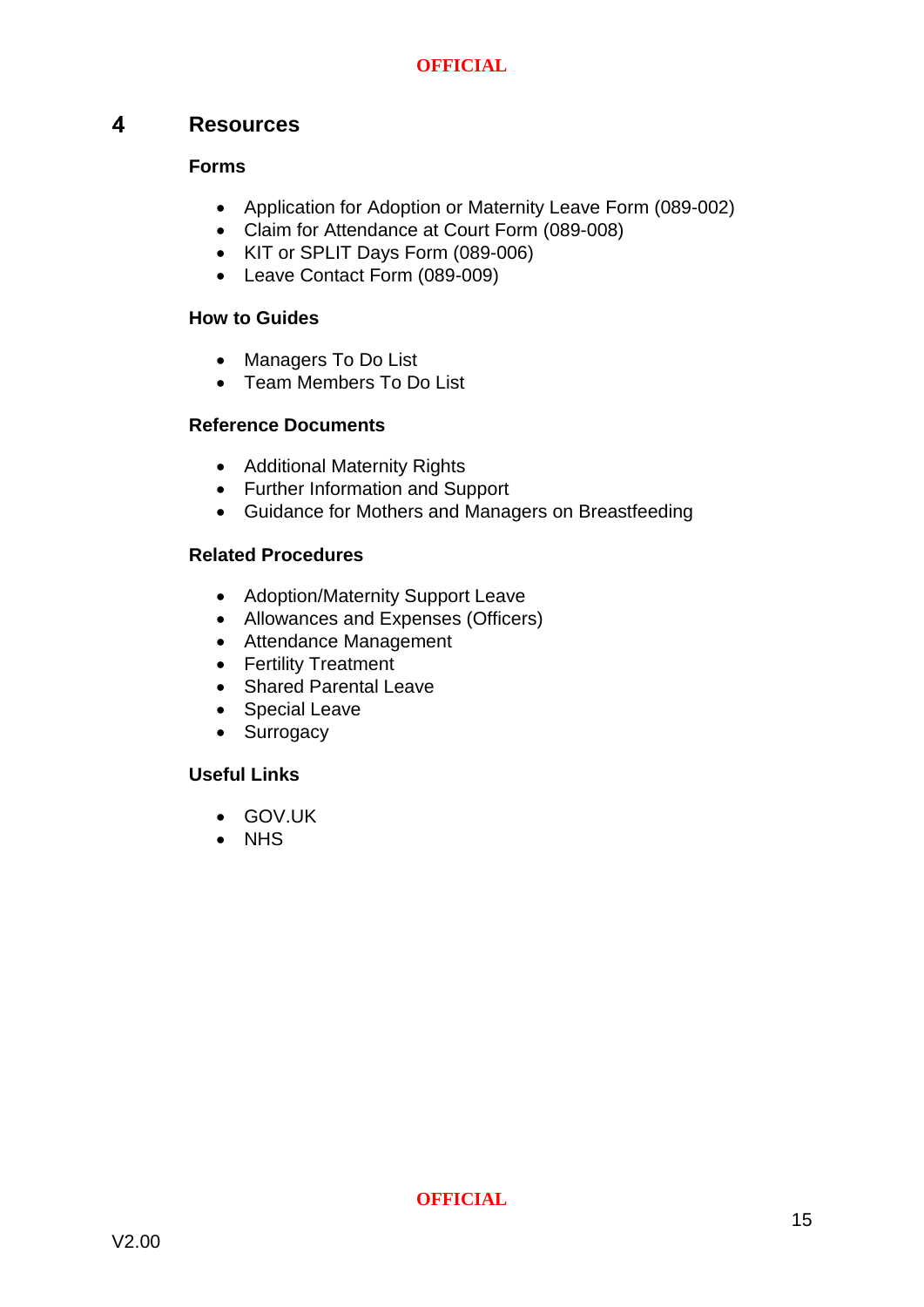# **SCOTTISH POLICE AUTHORITY**



# Additional Maternity Rights

#### **Terms and conditions protection**

You are protected from suffering a detriment or unfavourable treatment when pregnant or when on adoption, maternity, parental or shared parental leave. All terms and conditions, with the exception of salary, will apply throughout the whole period of maternity leave. There is also an entitlement to pay rises and any improvements to terms and conditions.

#### **Annual leave and public holidays**

Annual leave will continue to accrue during the full period of maternity leave and can be used before or after the maternity leave period. There is also entitlement to a day in lieu for any public holidays that fall within the leave period.

Police Regulations allow for officers to use annual leave during the maternity leave period however it should be highlighted that this would affect any entitlement to SMP which must be paid for 39 consecutive weeks as per the Statutory Maternity Pay (General) Regulations 1986.

#### **Keeping in touch Days**

Up to 10 days can be worked during the maternity period without it affecting any entitlement to pay. These days are called 'keeping in touch' (KIT) days and are optional - both the team member and organisation need to agree to them. KIT days cannot be taken during the compulsory maternity leave period (2 weeks following the birth). If less than a full day is worked it will still count as 1 of the 10 KIT days used.

#### **Returning to work**

You have the right to return to your role if you take only 26 weeks of maternity leave. If you take more leave you have the right to return to your role or a similar role (if it's not possible to give you your old role). Similar means the job has the same or better terms and conditions.

#### **Breastfeeding**

If you tell us of your intention to breastfeed on your return to work we will provide a private space to express and hygienically store breast milk. It might not be possible to have facilities in the immediate working environment but all reasonable measures will be taken to make sure suitable accommodation is available.

#### **Baby is stillborn or dies**

In the unfortunate circumstances that a baby is stillborn after 24 weeks of pregnancy or is born at any point in the pregnancy but later dies, there is an entitlement to full maternity leave and pay.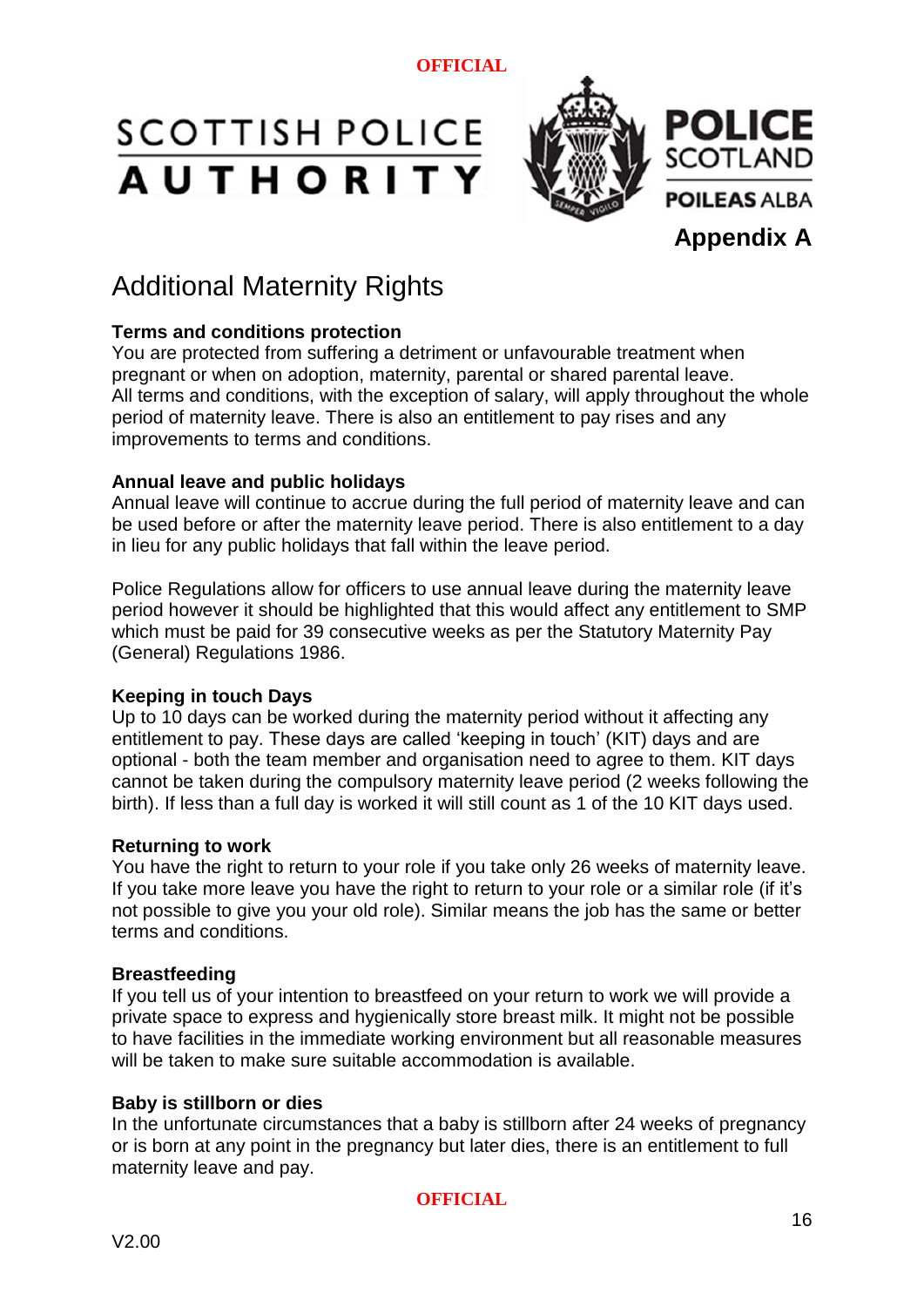# **SCOTTISH POLICE AUTHORITY**



## Further Information and Support

#### **Tax-free childcare**

Tax-Free Childcare is a new government initiative that was rolled out in April 2017 to replace the Childcare Voucher Scheme. For eligible parents Tax-Free Childcare offers to cover 20% of childcare costs, up to £2000 per child per year, for children up to the age of 12. If your child is disabled you may get up to £4000 a year for children up to the age of 17. Further information is available at www.gov.uk.

#### **Court attendance**

If you are cited to attend court you must do so unless a doctor certifies you unfit to attend. You will receive payment or TOIL equivalent to a full working day irrespective of the number of hours you spend at court. Claim for Attendance at Court Form [\(089-](https://spi.spnet.local/policescotland/guidance/_layouts/DocIdRedir.aspx?ID=PSOS-255-17933) [008\)](https://spi.spnet.local/policescotland/guidance/_layouts/DocIdRedir.aspx?ID=PSOS-255-17933) should be used to claim payment. If you are in receipt of Statutory Maternity Pay (SMP) and are required to attend court it could be more beneficial to claim TOIL. You will lose entitlement to one week's SMP if you claim payment for any day or part of a week that you have attended court.

#### **Pension contributions**

No pension contributions will be made during periods of unpaid maternity leave except for KIT days worked. You have to make arrangements if you want to make back payments and this must be done within the following timescales:

- $\bullet$  officers within 3 months of returning to work
- authority/police Staff within 30 days of returning to work

For further information please refer to the relevant pension scheme.

#### **Subscriptions**

Before you go on leave you should consider any contributions that are taken direct from your salary. It is up to you cancel subscriptions or make alternative arrangements if the funds are not going to be available to cover the cost e.g. during a period of unpaid maternity leave.

#### **Plain clothes allowance**

Pregnant officers who are unable to continue to wear uniforms should request to receive payment of plain clothes allowance – refer to Allowances and Expenses (Police Officers) SOP.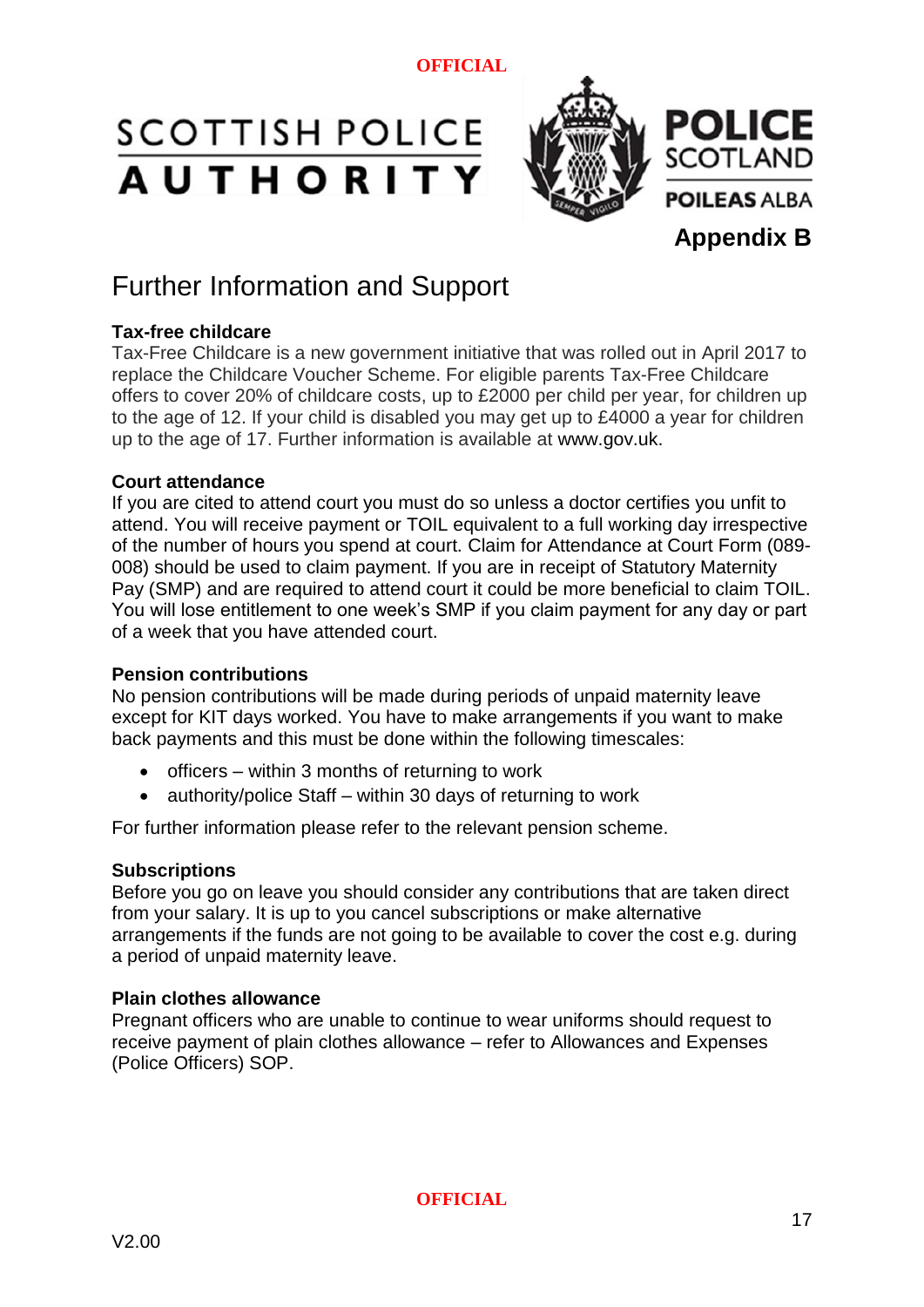#### **Useful Contacts**

| <b>Childcare and Parenting</b>                   | www.gov.uk                        |
|--------------------------------------------------|-----------------------------------|
| <b>Employee Assistance Programme</b>             | <b>EAP</b>                        |
| <b>Health and Safety Executive</b>               | www.hse.gov.uk                    |
| Health and Wellbeing Team                        | [REDACTED]                        |
| <b>HM Revenue and Customs</b><br>(Child Benefit) | 0300 200 3100                     |
| <b>Miscarriage Association</b>                   | www.miscarriageassociation.org.uk |
| <b>NHS Health Scotland</b>                       | www.healthscotland.com            |
| <b>Occupational Health</b>                       | [REDACTED]                        |
| People Direct                                    | [REDACTED]                        |
| <b>Postnatal Depression</b>                      | www.mind.org.uk                   |
| <b>SANDS</b>                                     | www.uk-sands.org                  |
| <b>Scottish Family Information Service</b>       | www.scottishfamilies.gov.uk       |
| <b>Scottish Police Federation</b>                | [REDACTED]                        |
| Scottish Women's Development Forum [REDACTED]    |                                   |
| Tommy's                                          | www.tommys.org                    |
| Unison                                           | www.unison.org.uk                 |
| Unite                                            | www.unitetheunion.org             |
| <b>Working Families</b>                          | www.workingfamilies.org.uk        |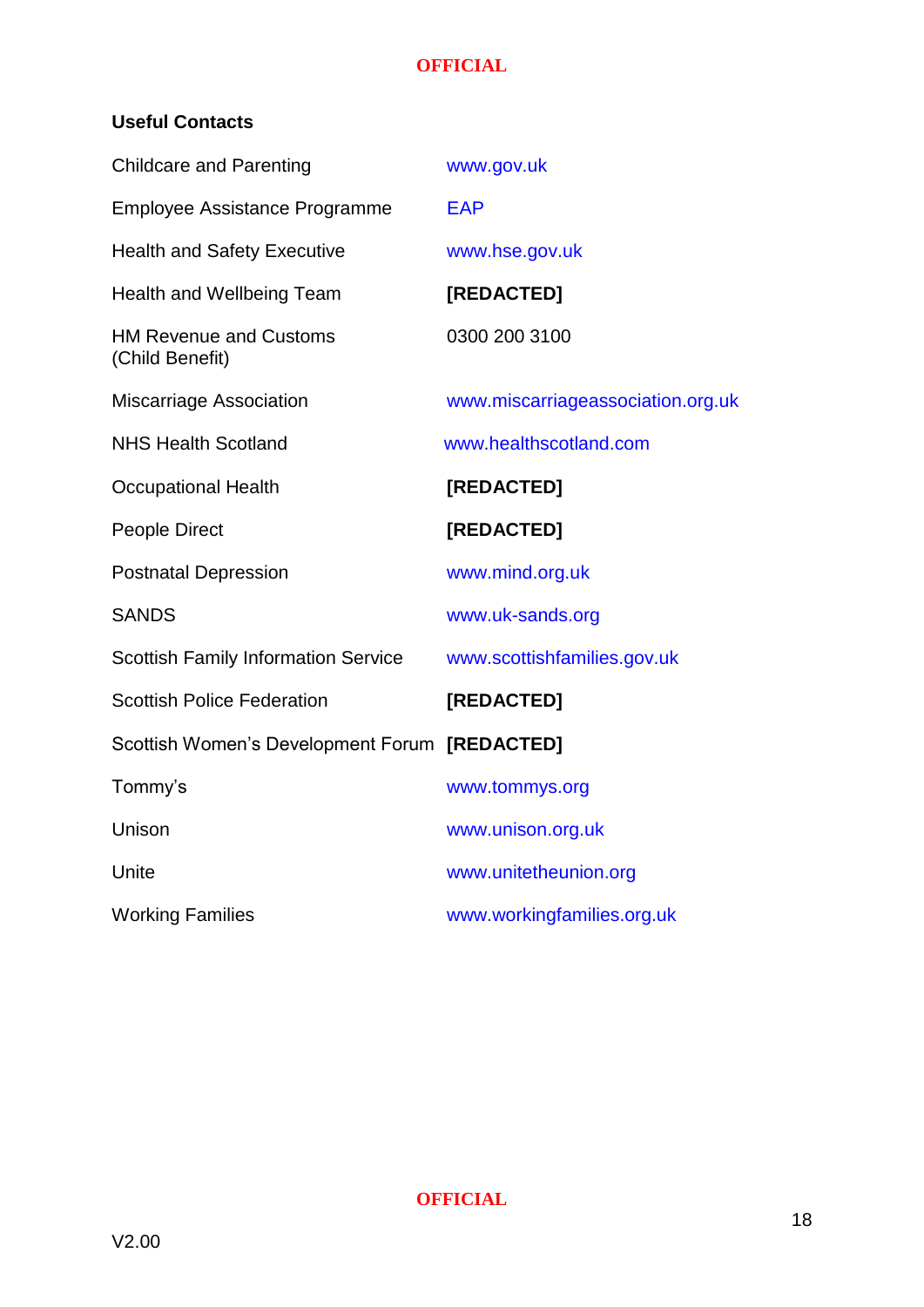# **SCOTTISH POLICE AUTHORITY**



**Appendix C**

## Guidance for Mothers and Managers on Breastfeeding

Breastfeeding exclusively (giving the baby no other food or drink) is recommended for around the first six months. After this time, breastfeeding is recommended alongside solid food. It is up to the mother to decide how long they want to breastfeed. Returning to work does not mean a mother has to stop. There are several options available to mothers and these include:

- arranging childcare close to work so that the mother can breastfeed during breaks, or before or after work;
- expressing breast milk (taking milk from the breast by hand or using a pump) so that someone else can feed the baby while the mother is at work;
- combining breastfeeding and bottle feeding; or
- requesting flexible working (on a temporary basis) around the breastfeeding needs

Before returning to work, a mother should give notification that she is breastfeeding. This should be in writing (or by email) to the manager, giving at least eight weeks' notice, so that suitable arrangements can be made. The manager must then conduct a specific risk assessment. If the risk assessment identifies that the mother cannot carry out their normal duties for health and safety reasons, e.g. exposure to chemicals or wearing of body armour, a suitable alternative role may have to be found for a short period of time.

New and expectant mothers have to drink plenty of fluids both during the pregnancy and when breastfeeding. As it is more likely that a new or expectant mother will need to go the toilet more often, the timing and flexibility of rest breaks should be considered as part of the risk assessment. Where it is not possible to grant additional breaks the manager should think about slightly extending normal breaks. This should help minimise any disruption.

Workplace regulations require organisations to provide suitable facilities where pregnant and breastfeeding mothers can rest. The Health and Safety Executive (HSE) further recommends that it is good practice to provide a private, healthy and safe environment for breastfeeding mothers to express and store milk. Toilets are not a suitable place to express breast milk. A private and secure space will be provided to mothers to express and store milk.

Facilities may not always be available in the normal place of work but all reasonable measures will be taken to make sure suitable facilities are made available. The manager, through consultation with the mother and the relevant area management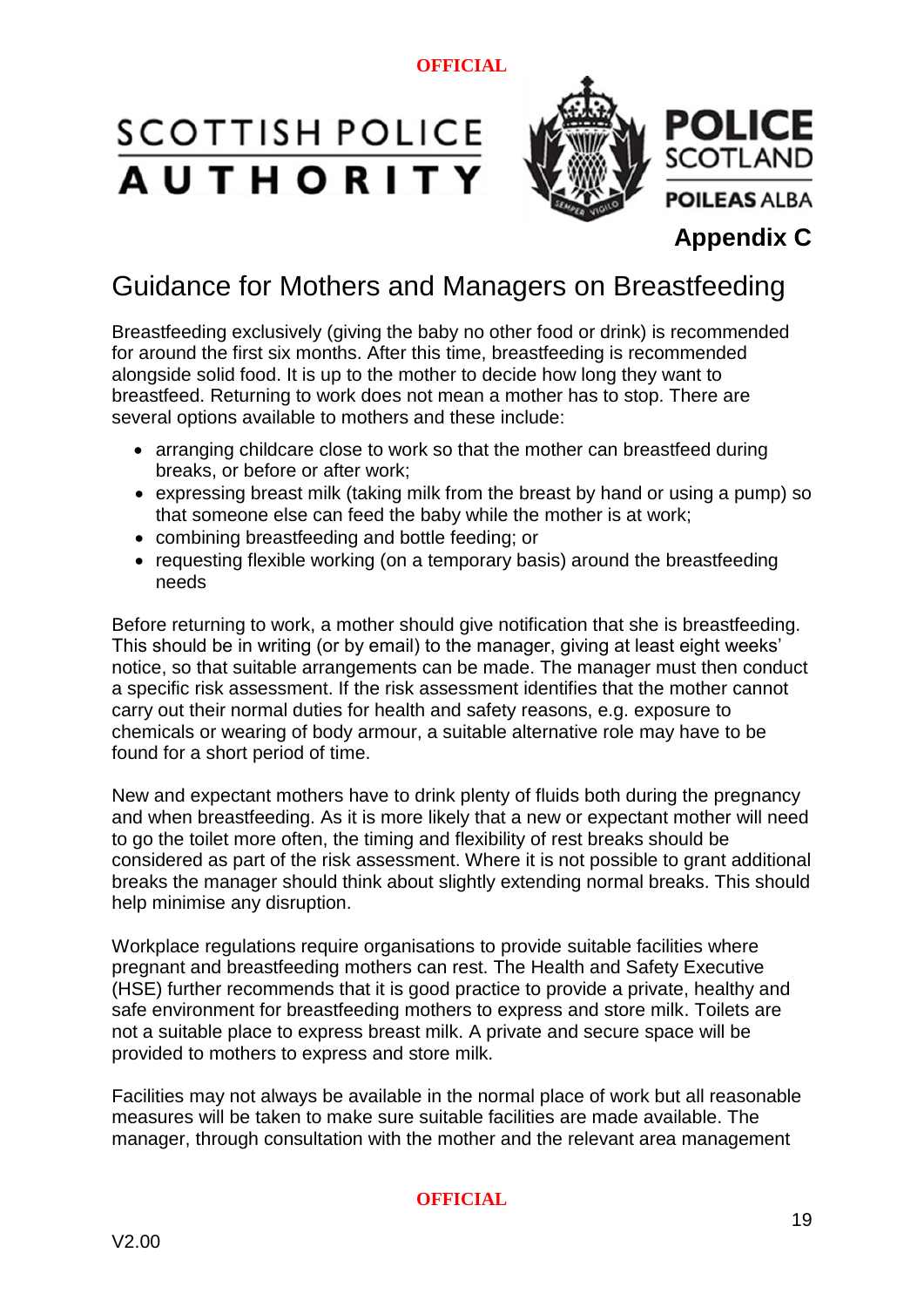team, will determine a suitable location, if this is the case. Further guidance can be found on the NHS website or from People Direct.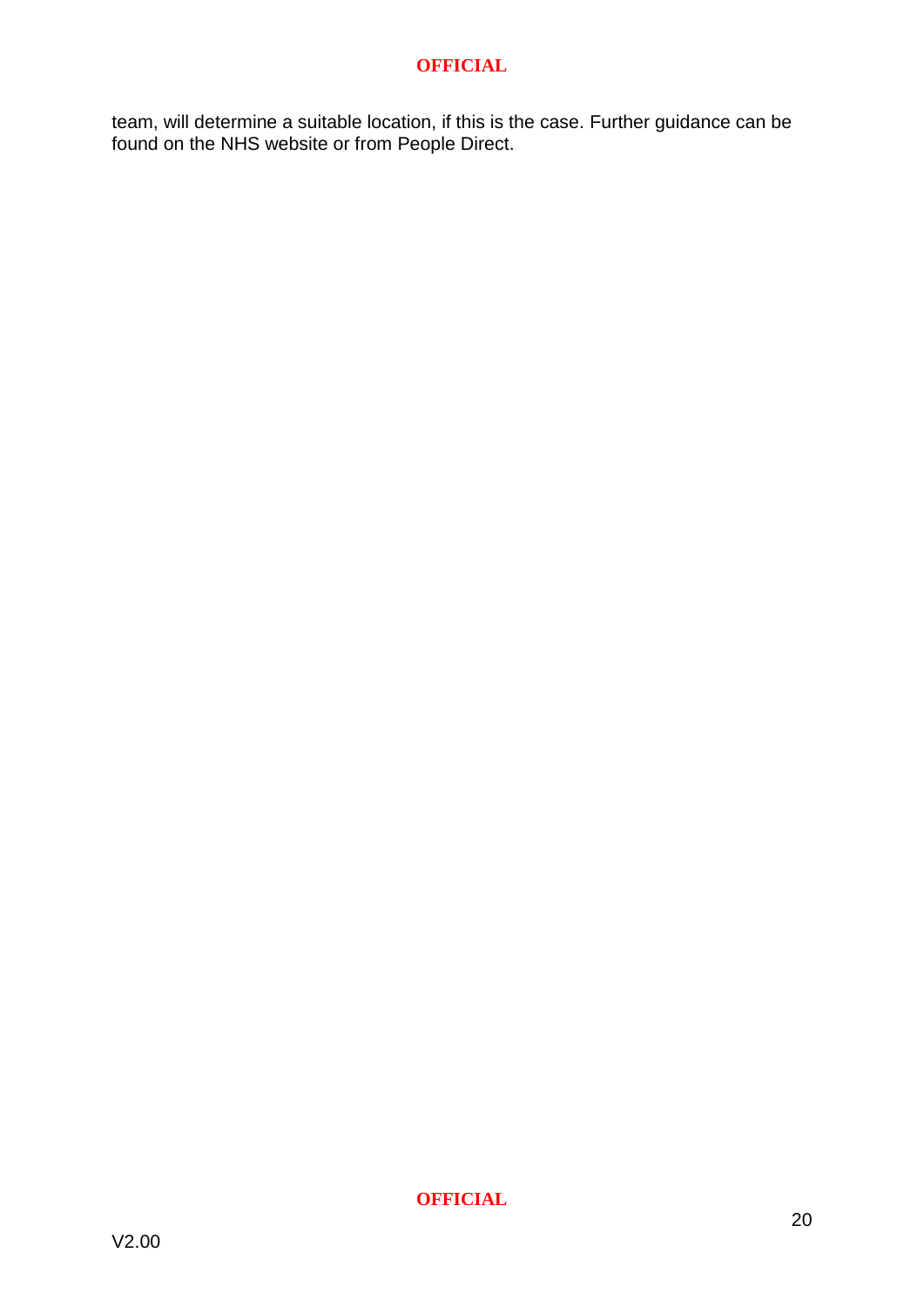



## Managers To Do List

#### **When informed of pregnancy**

- Signpost team member to the Pregnancy and Maternity procedure and make sure the guidance is followed when relevant.
- Ask the team member what support, if any, they require from you.
- Arrange a suitable time to complete a risk assessment.
- Consider all information provided and discuss and agree role adjustments where appropriate.
- Where identified risks cannot be reduced to a reasonable level it may be necessary to consider an alternative role by talking it over with the team member.
- Discuss and address any concerns about role adjustments or proposed alternative roles.
- Make sure risk assessments are reviewed throughout the pregnancy at agreed intervals and consider any new information provided.
- Coordinate any agreed adjustments or temporary posting(s) and ensure team member is fully aware of what is happening.
- Consider requests for antenatal appointments and make sure team member is able to be released from duty.
- Record any time off on SCoPE under the appropriate headings.

#### **Before team member starts maternity leave**

- Make sure team member completes Application for Adoption or Maternity Leave Form [\(089-002\)](https://spi.spnet.local/policescotland/guidance/_layouts/DocIdRedir.aspx?ID=PSOS-255-17917) correctly and forward to People Direct within seven days. A copy of the MATB1 certificate should be sent in at the same time.
- Discuss and agree the frequency of contact throughout maternity leave. Leave Contact Form (089-010) should be used to record what you have agreed.
- Discuss when any accrued annual leave will be used.
- Notify People Direct of any pregnancy related sickness absence that occurs within the four weeks before the Expected Week of Childbirth (EWC).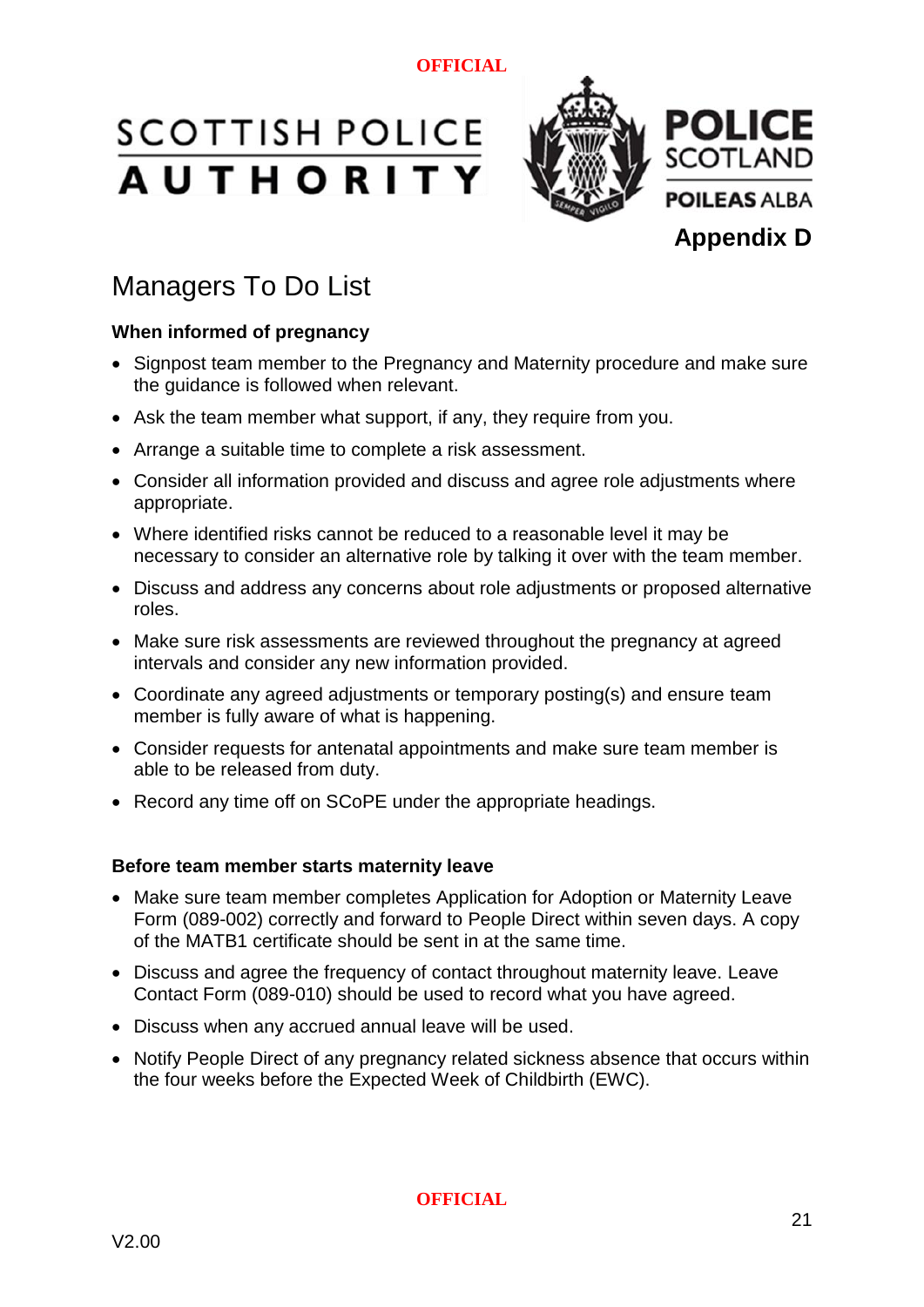#### **Team member on maternity leave**

- Notify the SCoPE National Employee Moves (SNEM) Team of the birth (for officers only) so that the Dependents tab can be updated.
- Keep up agreed contact and provide updates as required including training or job opportunities.
- Consider any requests for KIT days, if appropriate.
- Authorise any relevant forms, if appropriate, and forward to People Direct to make sure correct payments are made.
- Manage any annual leave requests and public holiday entitlement by talking it over with team member.
- Discuss whether any refresher training is required to support return to work.

#### **Team member returning to work**

- Consider any requests for flexible working, if applicable.
- Arrange refresher training as appropriate.
- Arrange new PPE or OST training as required.
- Discuss any changes to working procedures and provide any relevant updates that team member should be aware of.
- Complete risk assessment and consider any requirements or support. Take appropriate action and make sure the team member is kept informed of what is happening.
- Arrange one to ones to make sure the team member receives any required support in the early weeks after returning to work.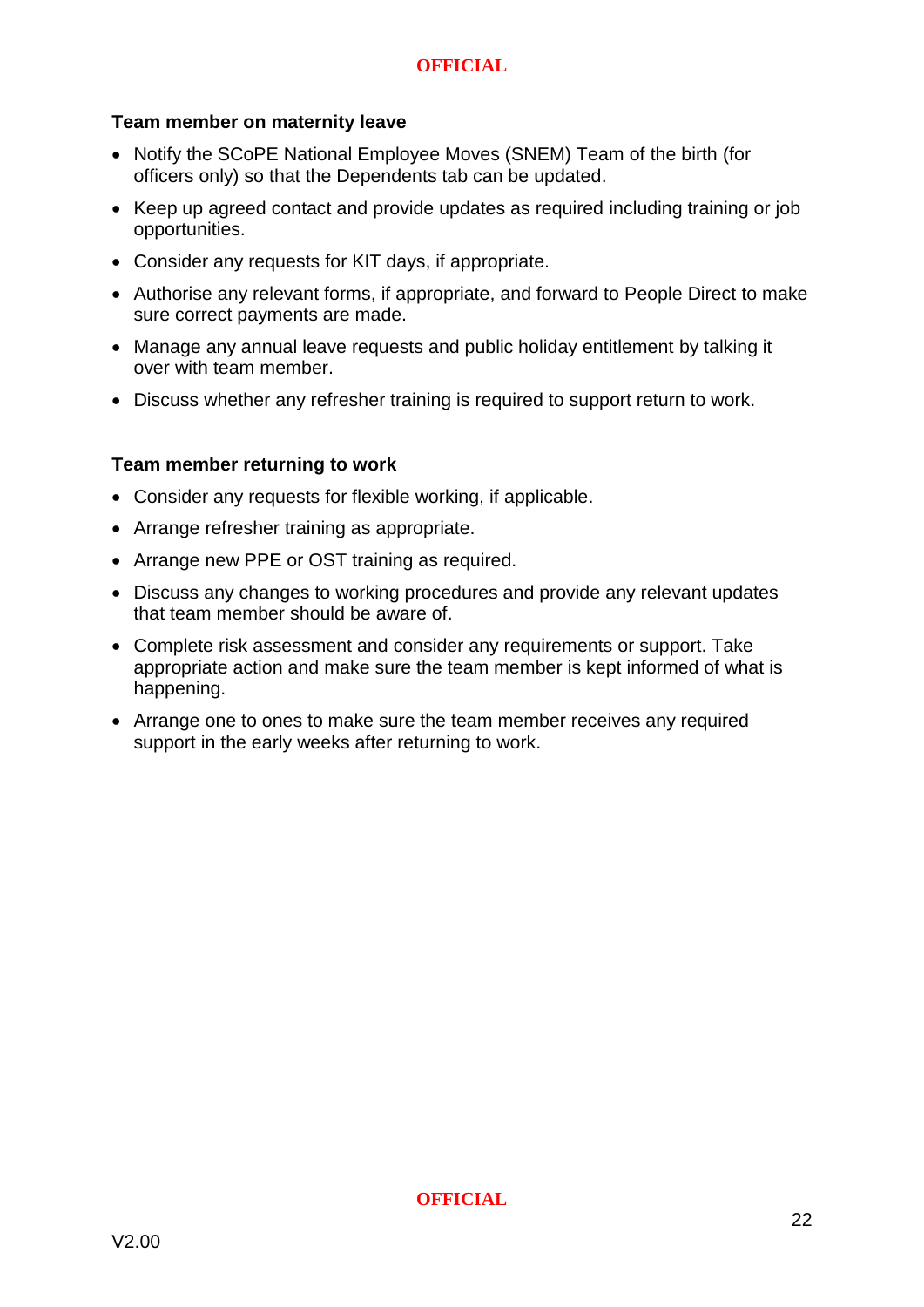# **SCOTTISH POLICE AUTHORITY**



## Process Map

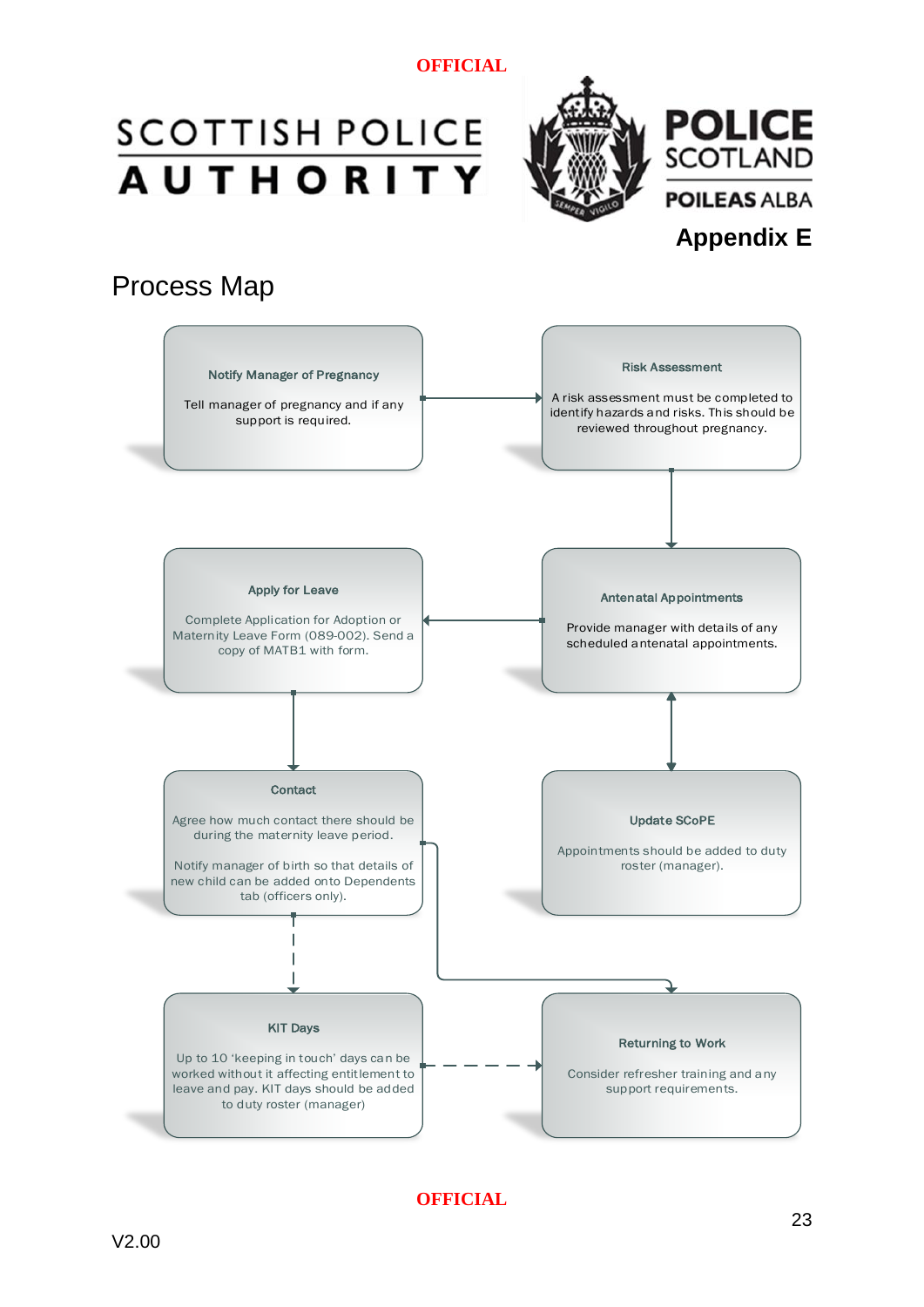# **SCOTTISH POLICE AUTHORITY**



# Team Members To Do list

### **Before maternity leave**

- Tell your manager about the pregnancy.
- Complete a risk assessment with your manager and include any relevant information that could impact on the risk assessment.
- Tell your manager if there is any new information to consider or where the previous assessment is no longer relevant and request a further risk assessment, if necessary.
- Talk to your manager about any concerns to do with proposed role adjustments or temporary postings.
- Give your manager notice of antenatal appointments.
- Attend antenatal appointments.
- Submit Application for Adoption or Maternity Leave Form (089-002) to manager no later than the 15<sup>th</sup> week before the Expected Week of Childbirth (EWC) along with a copy of the MATB1 certificate.
- Talk to your manager and agree how much contact you would like to have throughout maternity leave.
- Consider when you would like to use any accrued annual leave.

#### **During maternity leave**

- Tell your manager as soon as possible of the birth or if the baby is born early (officers only).
- Keep up agreed contact with manager.
- Think about whether you want to take a 'keeping in touch' (KIT) day and if appropriate discuss with your manager.
- Submit KIT or SPLIT Days Form (089-006) so that the correct payments are made, if appropriate.
- Attend court if cited.
- Submit Claim for Attendance at Court Form [\(089-008\)](https://spi.spnet.local/policescotland/guidance/_layouts/DocIdRedir.aspx?ID=PSOS-255-17933) if attendance at court is required.